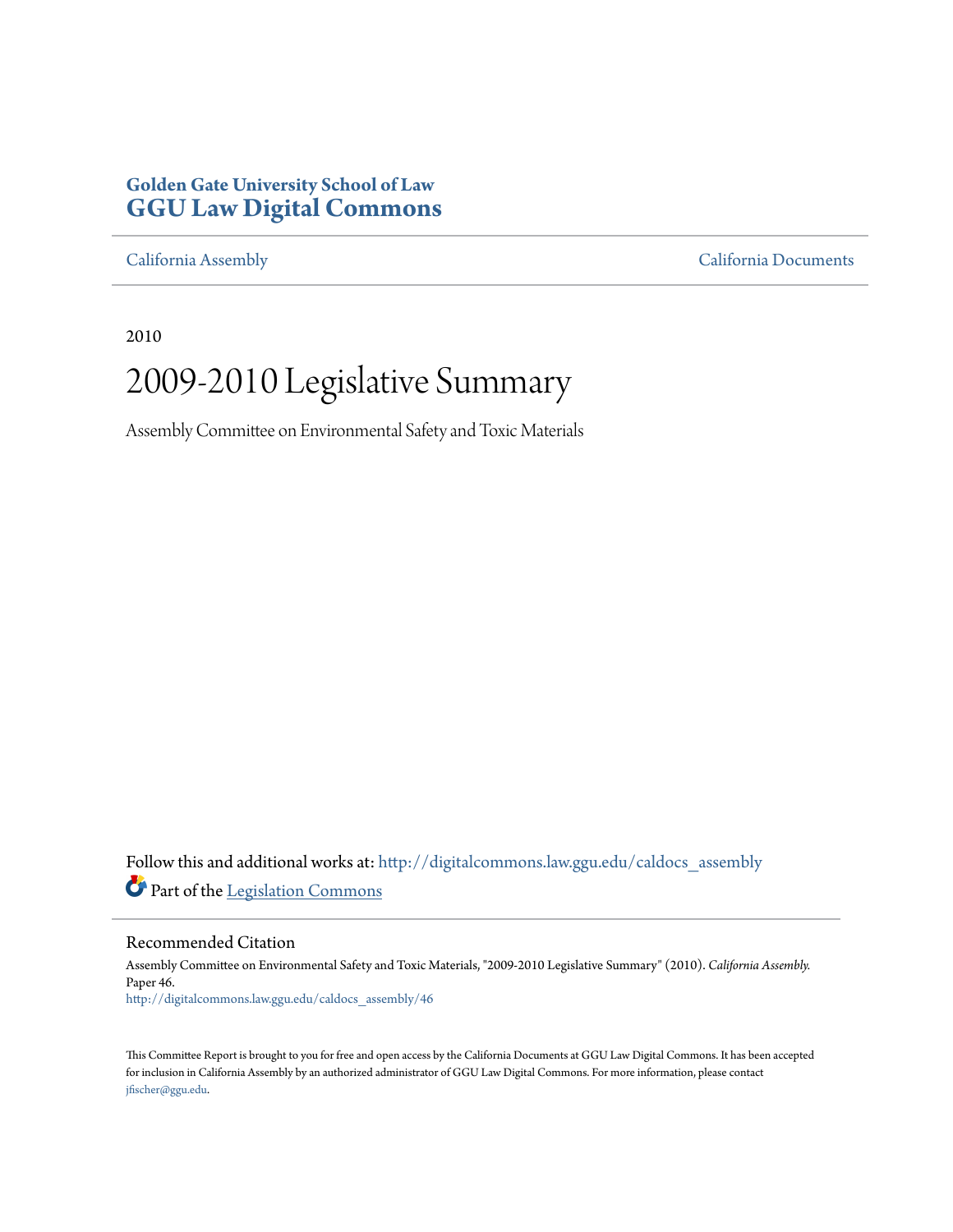## **Assembly Committee on Environmental Safety and Toxic Materials**

# $2009 - 2010$ LEGISLATIVE SUMMARY



**Committee Members** 

Pedro Nava, Chair Jeff Miller, Vice Chair Sam Blakeslee Wesley Chesbro Mike Davis

Mike Feuer William W. Monning Ira Ruskin Cameron Smyth

#### **KFC**  $10.8$ **.E58** E582 2009-10

#### Committee Staff

Bob Fredenburg, Chief Consultant Shannon McKinney, Senior Consultant Linda Rodriguez, Committee Secretary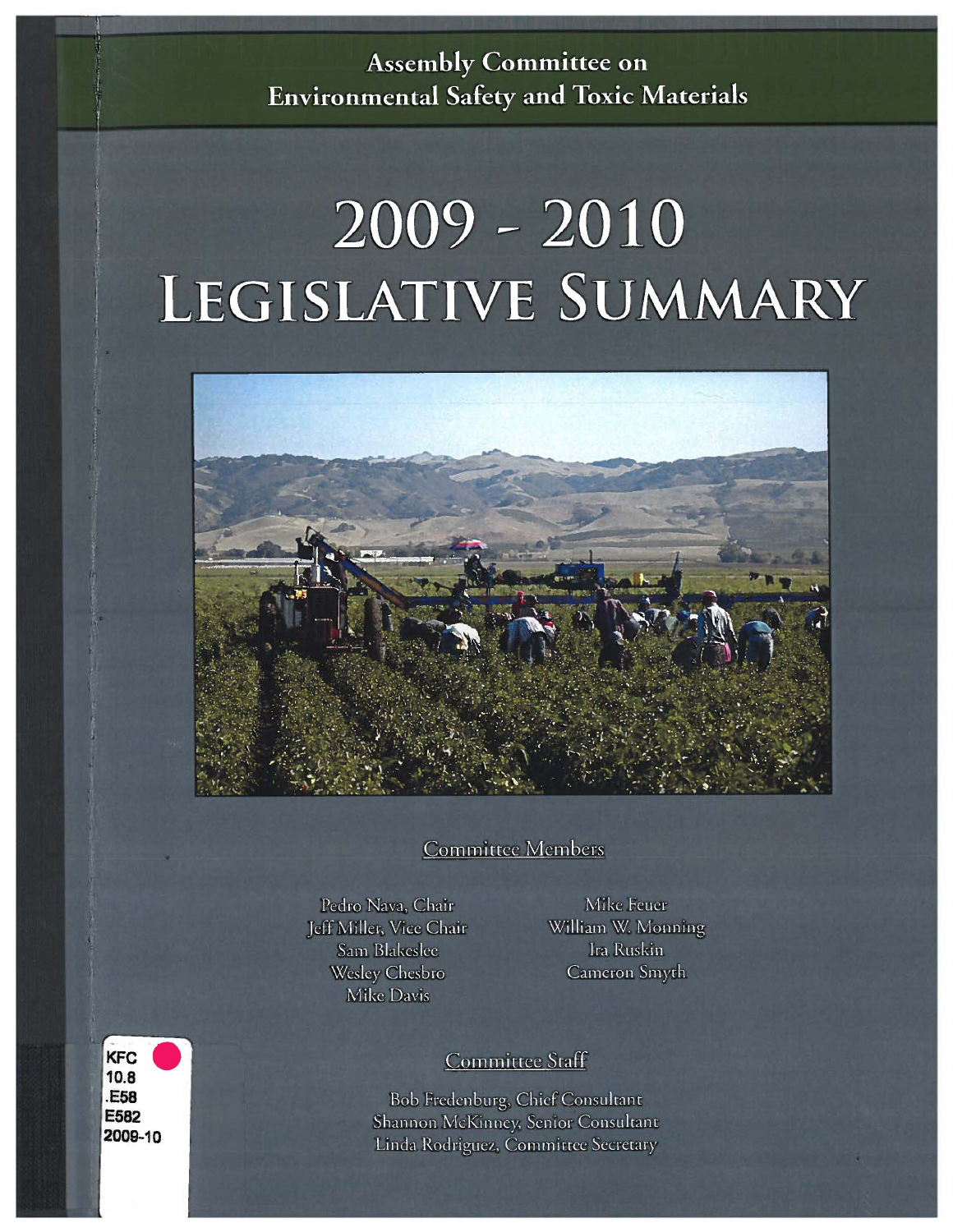## **ASSEMBLY COMMITTEE ON ENVIRONMENTAL SAFETY AND TOXIC MATERIALS**

## **2009-10 LEGISLATIVE SUMMARY**

### **CHAIR**

Pedro Nava

#### **MEMBERS**

Jeff Miller - Vice Chair Sam Blakeslee Wesley Chesbro Mike Davis Mike Feuer William W. Monning Ira Ruskin Cameron Smyth

#### COMMITTEE STAFF

BOB FREDENBURG, CHIEF CONSULTANT SHANNON MCKINNEY, SENIOR CONSULTANT LINDA RODRIGUEZ, COMMITTEE SECRETARY

> 1020 N Street, Room 171 Sacramento, CA 95814 916-319-3965

> > November 4, 2010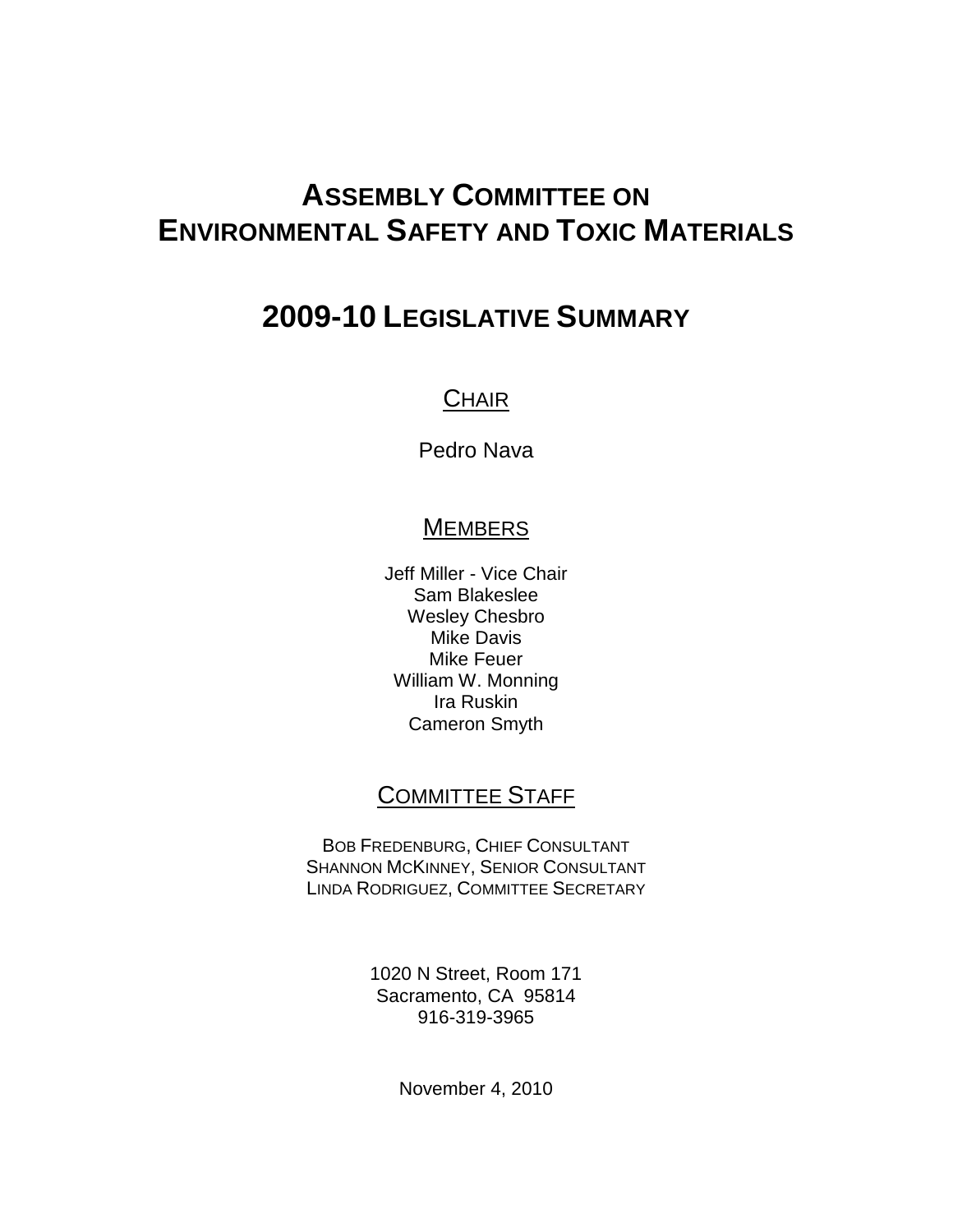#### **2009-2010 REGULAR LEGISLATIVE SESSION ASSEMBLY COMMITTEE ON ENVIRONMENTAL SAFETY AND TOXIC MATERIALS**

## **Table of Contents**

| 2009-2010 Legislative Summary:                                                                                                              |
|---------------------------------------------------------------------------------------------------------------------------------------------|
| Chemicals Policy: Chemicals in products; Regulation of toxics in<br>consumer products; Proposition 65; Toxic substances and hazardous       |
| Hazardous Waste: Regulation and remediation; Emergency response;                                                                            |
| Pesticides: Pesticides and public health; Department of Pesticide                                                                           |
| Site Cleanup: Underground storage tank regulation; Brownfields;                                                                             |
| Water Quality: Drinking water regulation; Toxic contamination of water;<br>Surface water and groundwater protection; Marine water quality21 |
|                                                                                                                                             |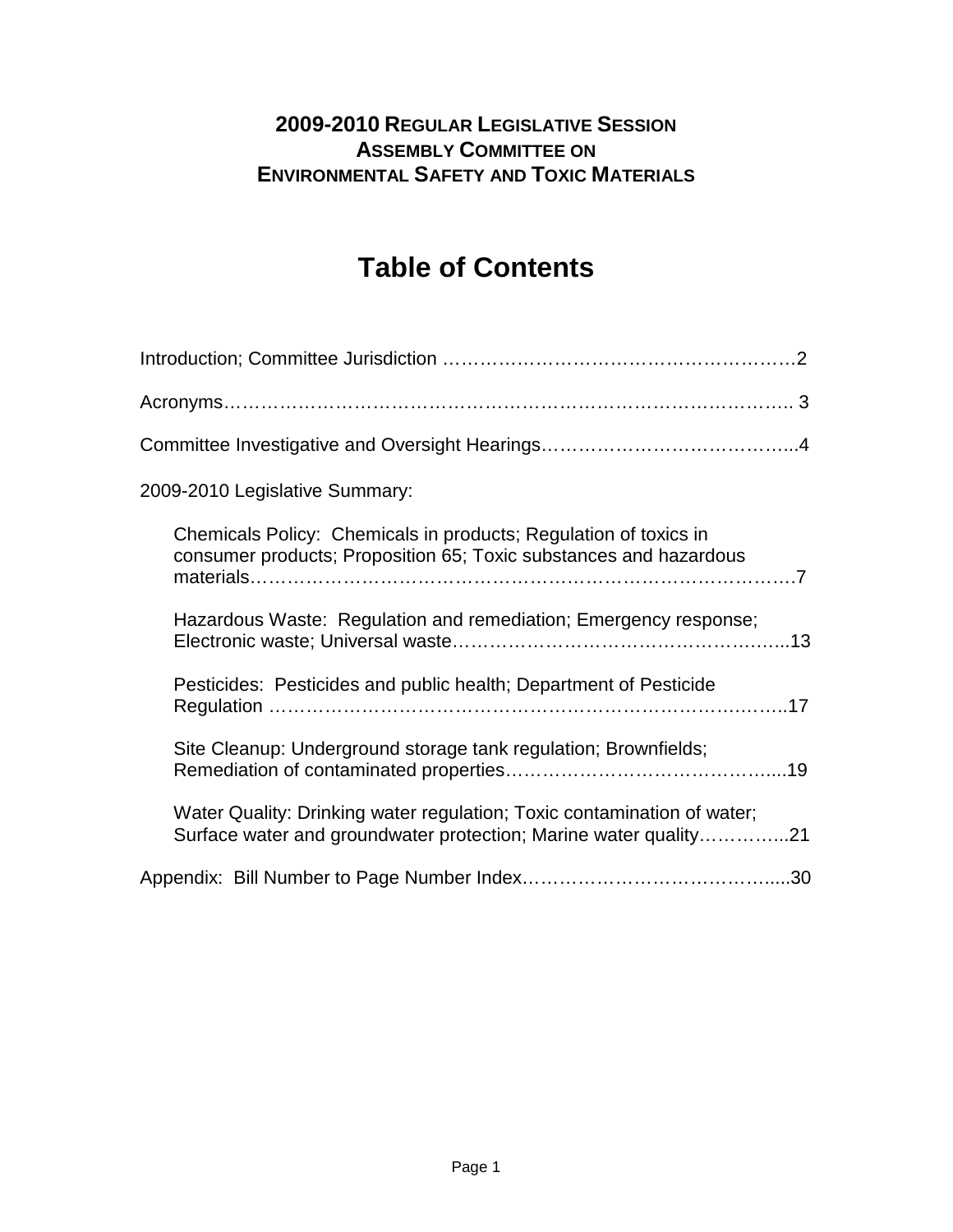## **Introduction**

During the 2009- 2010 Regular Legislative Session, 91 measures were referred to the Assembly Committee on Environmental Safety and Toxic Materials. This report contains summaries of the bills referred to, and considered by, the Committee during the 2009-2010 Regular Legislative Session. Bills that were passed by the Legislature and became law are followed by the chapter number and year enacted. For bills that did not become law, the last location of the bill in the legislative process is shown. Bills that were referred to, but not heard by, the Committee are not included.

Bills are listed categorically based on the jurisdiction of the Committee. Some bills could have been placed in several subject categories; an effort was made to place each bill in the most appropriate category.

The jurisdiction of the Environmental Safety and Toxic Materials Committee includes the following:

- Department of Pesticide Regulation
- Drinking water regulation, toxic contamination of water
- Emergency response relating to hazardous materials
- Hazardous waste regulation and remediation
- Pesticides: processed food and public health
- Proposition 65
- Regulation of consumer products containing toxic substances under the Sherman Food, Drug and Cosmetics Law
- Toxic air contaminants and indoor air quality
- Toxic substances and hazardous materials
- Underground storage tank regulation and cleanup

A list of acronyms for departments, agencies, and terms of art used in the summary follows this Introduction, as does a list of the investigative and oversight hearings conducted during the 2009-2010 Regular Legislative Session.

Additional information on these measures may be obtained online at www.leginfo.ca.gov, or by calling the Assembly Environmental Safety and Toxic Materials Committee at (916) 319-3965.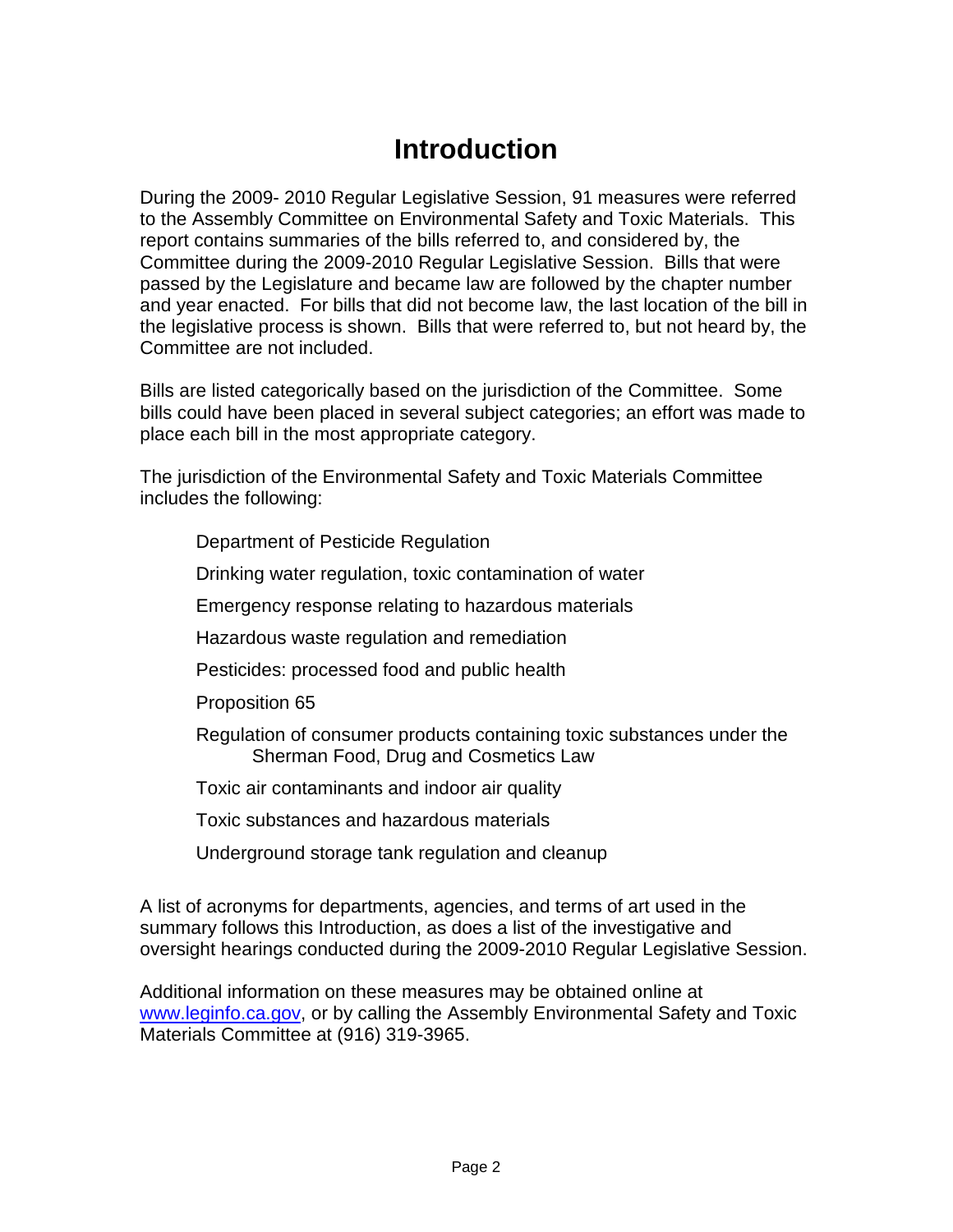## **Acronyms Used in the Legislative Summary**

The following acronyms and shortened titles are used in the Legislative Summary:

| <b>ARB</b>   | California Air Resources Board                    |
|--------------|---------------------------------------------------|
| CalEPA       | California Environmental Protection Agency        |
| <b>CDFA</b>  | California Department of Food and Agriculture     |
| <b>CEC</b>   | <b>California Energy Commission</b>               |
| <b>CIWMB</b> | California Integrated Waste Management Board      |
| <b>CUPA</b>  | <b>Certified Unified Program Agency</b>           |
| <b>DOC</b>   | Department of Conservation                        |
| <b>DOGGR</b> | Division of Oil, Gas, and Geothermal Resources    |
| <b>DPH</b>   | Department of Public Health                       |
| DPR          | Department of Pesticide Regulation                |
| <b>DRRR</b>  | Department of Resources Recycling and Recovery    |
| <b>DTSC</b>  | Department of Toxic Substances Control            |
| <b>DWR</b>   | Department of Water Resources                     |
| <b>ESTM</b>  | Assembly Environmental Safety and Toxic Materials |
|              | Committee                                         |
| <b>HCD</b>   | Department of Housing and Community Development   |
| <b>OEHHA</b> | Office of Environmental Health Hazard Assessment  |
| <b>PPB</b>   | Parts Per Billion                                 |
| <b>RWQCB</b> | <b>Regional Water Quality Control Board</b>       |
| <b>SLC</b>   | <b>State Lands Commission</b>                     |
| <b>SWRCB</b> | <b>State Water Resources Control Board</b>        |
| <b>UC</b>    | University of California                          |
| <b>UST</b>   | <b>Underground Storage Tank</b>                   |
| <b>USEPA</b> | United States Environmental Protection Agency     |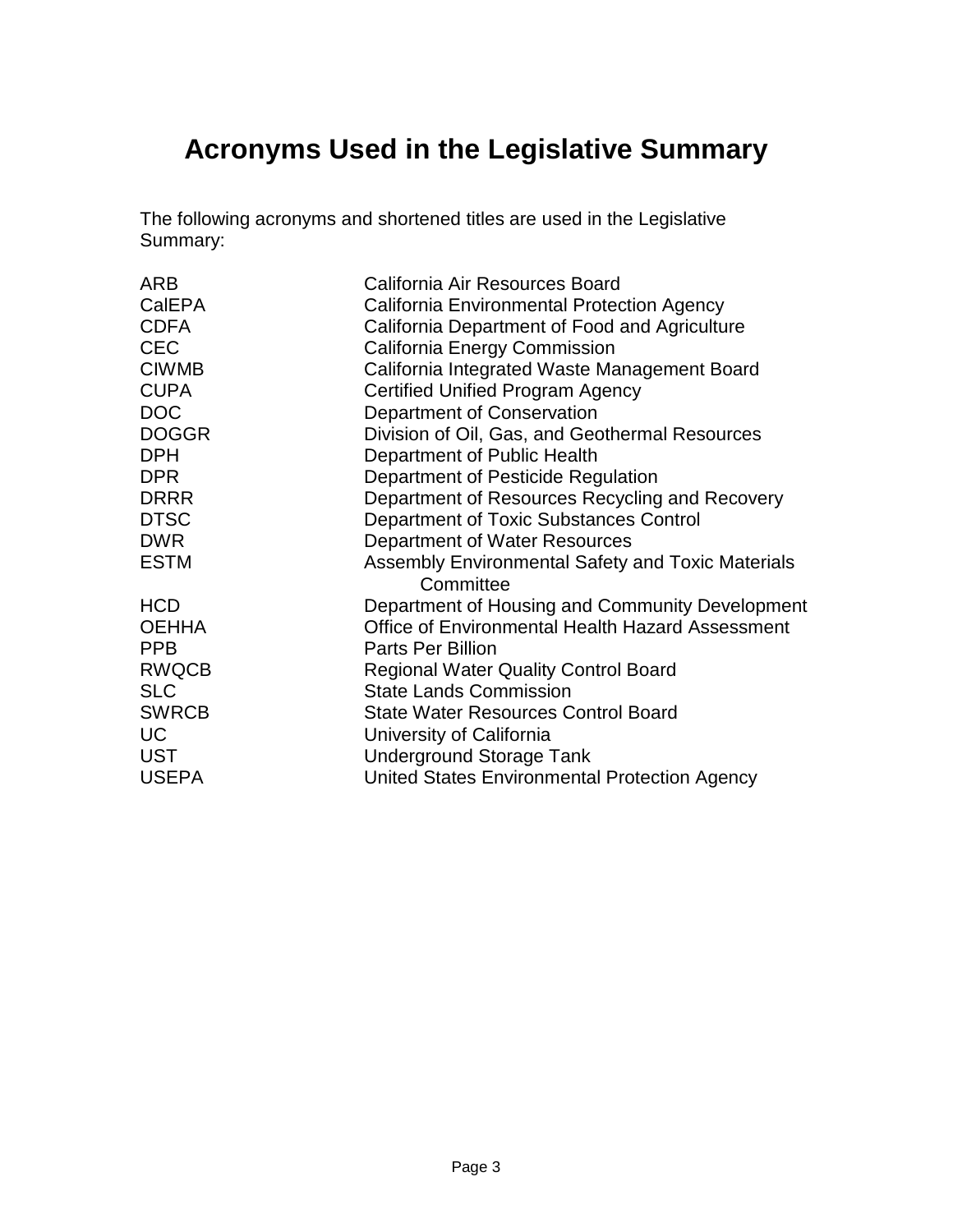## **Investigative and Oversight Hearings**

#### **2009 California Green Chemistry Initiative Oversight**

February 24, 2009, State Capitol, Sacramento

The Assembly Committee on Environmental Safety and Toxic Materials, along with the Assembly Committee on Health, held a joint oversight hearing to review the policies and actions California agencies are taking to require safer alternatives to toxic chemicals and to reduce the production of toxic waste in California. The hearing focused on the implementation of AB 1879 and SB 509 from the 2007-2008 Regular Legislative Session and the role that these bills play in the development of the comprehensive California Green Chemistry Initiative.

#### **State Priorities for Federal Economic Stimulus Funding**

March 17, 2009, State Capitol, Sacramento

The Assembly Committee on Environmental Safety and Toxic Materials, along with the Assembly Committee on Water, Parks and Wildlife, conducted a joint informational hearing to examine the opportunities presented in the federal economic stimulus package for California to receive assistance in addressing its urgent water and environmental needs. The hearing also explored how these funds could best be targeted to address California's existing state priorities.

#### **Marine Debris: Impacts and Strategies for Reduction**

November 17, 2009, Santa Monica Public Library, Santa Monica

The Assembly Committee on Environmental Safety and Toxic Materials, along with the Assembly Committee on Natural Resources, conducted a joint informational hearing on Marine Debris: Impacts and Strategies for Reduction. The Committees examined the policies and actions that California agencies are taking to reduce the environmental and public health hazards, habitat damage, and public cost that trash and other marine debris imposes on California's coastal resources.

#### **2010 California Green Chemistry Initiative Oversight**

March 17, 2010, State Capitol, Sacramento

The Assembly Committee on Environmental Safety and Toxic Materials held the second hearing in the series of oversight hearings on the State's implementation of the Green Chemistry statutes, as provided in AB 1879 and SB 509 from the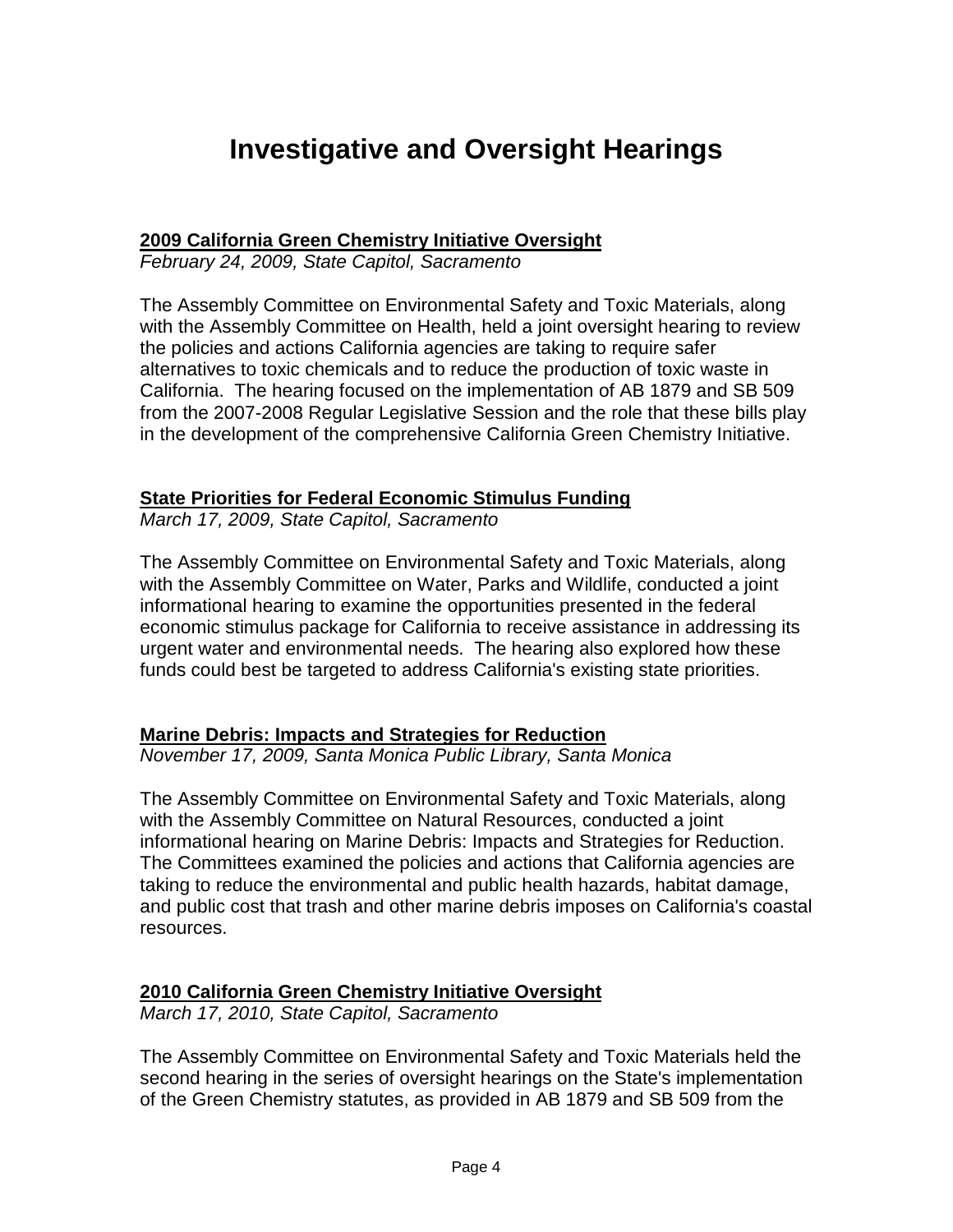2007-2008 Regular Legislative Session. This hearing focused on the progress agencies had made to date on fulfilling statutory requirements, with special emphasis on progress on developing the required regulations. The Committee examined Disc's conceptual process flowchart that established the framework for the regulatory process.

#### **Public Health Impacts and Environmental Regulation of Oil Drilling and Oil Production**

April 30, 2010, Hermosa Beach City Council Chambers, Hermosa Beach

The Assembly Committee on Environmental Safety and Toxic Materials conducted an oversight hearing on public health and environmental protections needed to adequately regulate oil drilling and production in California. At the hearing the Committee reviewed the policies and actions of California State and local agencies to reduce the environmental hazards, habitat damage and public health impacts of oil drilling and production in California's coastal zone**.** 

#### **Public Health Impacts and Environmental Regulation of Oil Drilling and Production in the Baldwin Park/ Inglewood Oil Fields**

May 14, 2010, City Hall, Culver City

The Assembly Committee on Environmental Safety and Toxic Materials conducted an investigative hearing on the oil drilling operations in the Baldwin Hills area of Los Angeles by Plains Exploration and Production Company and on the associated risks to Los Angeles area residents. The Committee examined how State and local agencies with regulatory responsibilities assess the public health and environmental hazards associated with oil drilling and production related to the Baldwin Hills/ Inglewood oil fields; whether, in the case of oil production facilities in heavily urbanized areas, there are special risks to local communities; whether the current regulatory system sufficiently evaluates and mitigates the level of risk in these urban settings; and whether regulatory agencies have the technical expertise and resources to ensure public health and environmental protection from toxic air and other oil-production emissions.

#### **2010 California Green Chemistry Initiative Oversight**

August 3, 2010, State Capitol, Sacramento

The Assembly Committee on Environmental Safety and Toxic Materials, along with the Assembly Committee on Health and the Assembly Committee on Natural Resources, held the third oversight hearing on the State's implementation of the Green Chemistry statutes, as provided in AB 1879 and SB 509 from the 2007 - 2008 Regular Legislative Session. This third hearing in the series focused on the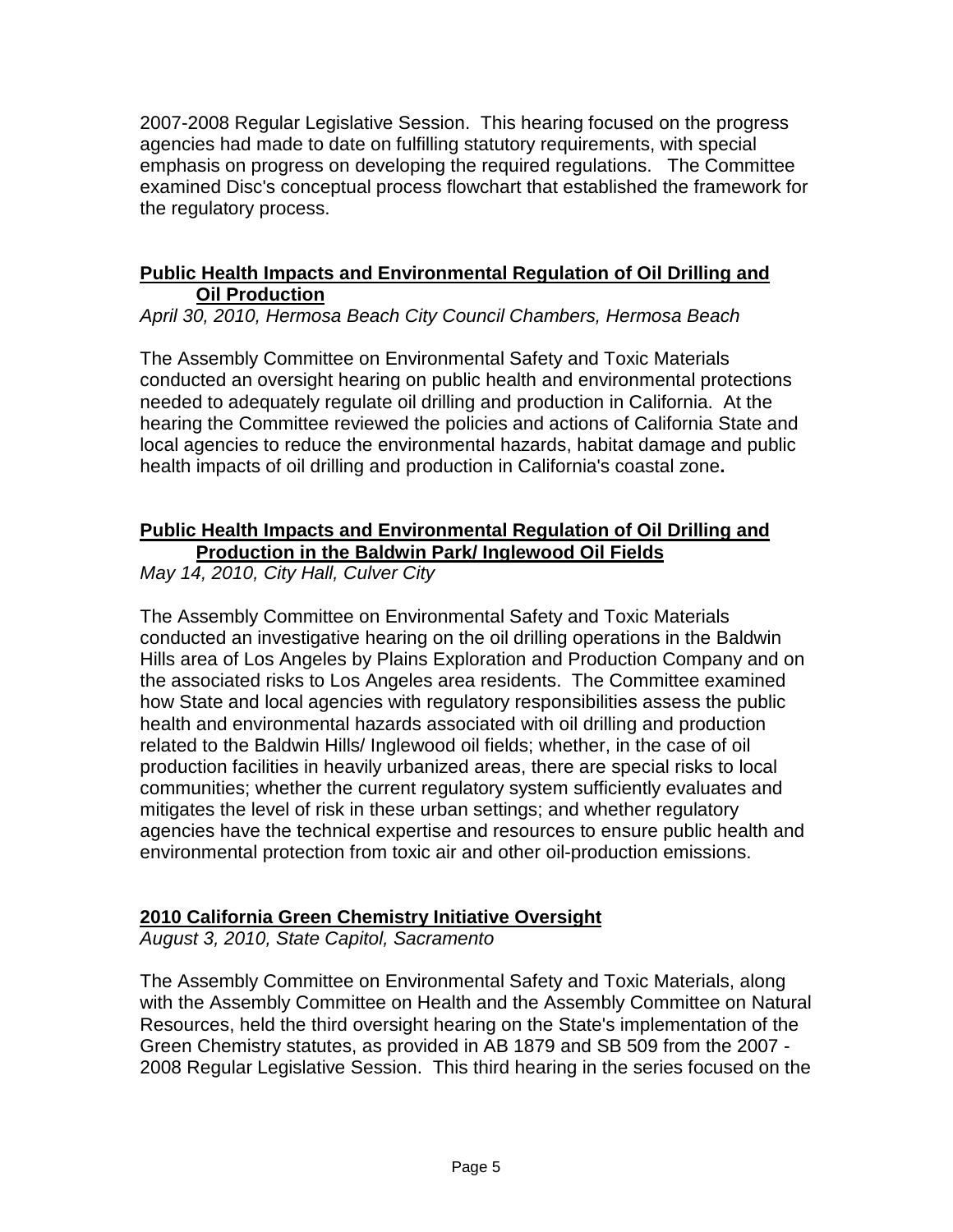processes and standards contained in DTSC's informal draft regulations, Safer Consumer Product Alternatives, as released June 23, 2010.

#### **Long Term and Legacy Environmental Hazards from Coastal Oil Drilling and Production**

September 30, 2010, Goleta City Council Chambers, Goleta

The Assembly Committee on Environmental Safety and Toxic Materials conducted an oversight hearing to review the policies and actions that California State and local agencies are taking and should take to reduce and remediate the environmental hazards, habitat damage and public health impacts of oil drilling and production in California's coastal zone. The Committee examined a range of legacy environmental issues, including the status of aging offshore oil platforms and undersea pipeline systems in the Santa Barbara Channel area; the ability of small or mid-sized oil companies to maintain adequate reserves and other resources to respond to emergency situations and to clean-up production facilitates; the ability of the State to require dedicated financial guarantees to cover local liabilities and losses in the event of an explosion, release, spill or other major accidental release; the Department of Conservation's actions on legacy sealed wells along the seabed and in near-shore tidelands waters; and, how the California State Lands Commission and the Department of Conservation manage orphaned oil-works on State tidelands, recreational beaches and coastal headlands.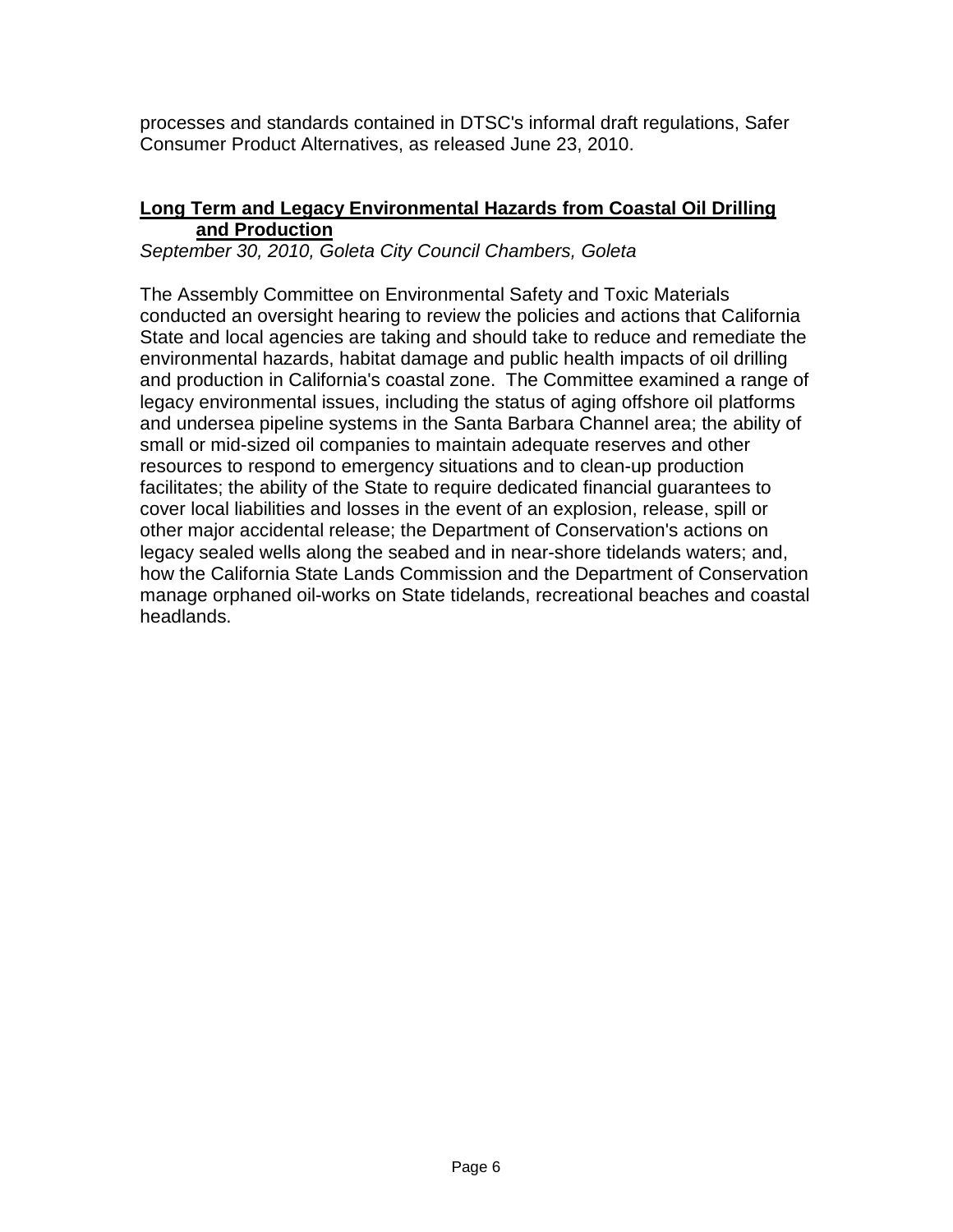## **Legislative Summary**

#### **CHEMICALS POLICY: CHEMICALS IN PRODUCTS; REGULATION OF TOXICS IN CONSUMER PRODUCTS; PROPOSITION 65; TOXIC SUBSTANCES AND HAZARDOUS MATERIALS**

#### **AB 256, Bill Berryhill, Hazardous materials: farms: business plans and inventories.**

This bill exempted farmers with small amounts of hazardous materials on the farm from the requirement to implement an emergency plan to respond to a release or threatened release of these materials.

Final Status: Held in the Assembly Environmental Safety and Toxic Materials Committee.

#### **AB 305, Nava, Hazardous materials: statute of limitations: penalties**.

This bill extends the statute of limitations for violations of Hazardous Material Release Response Plans and authorizes the imposition of a jail sentence for the violation of oil spill prevention reporting requirements.

Final Status: Signed into law, Chapter 429, Statutes of 2009.

#### **AB 1107, Blakeslee, Environmental protection: California Environmental Protection Agency: rules: economic analysis.**

This bill required an economic cost-benefit analysis of regulations proposed by the departments, boards and offices of the California Environmental Protection Agency.

Final Status: Held in the Assembly Environmental Safety and Toxic Materials Committee.

#### **AB 1131, Feuer, Hazardous materials: green chemistry and accidental releases.**

This bill expanded the Department of Toxic Substances Control's (DTSC) pollution prevention program by requiring DTSC to establish a program for life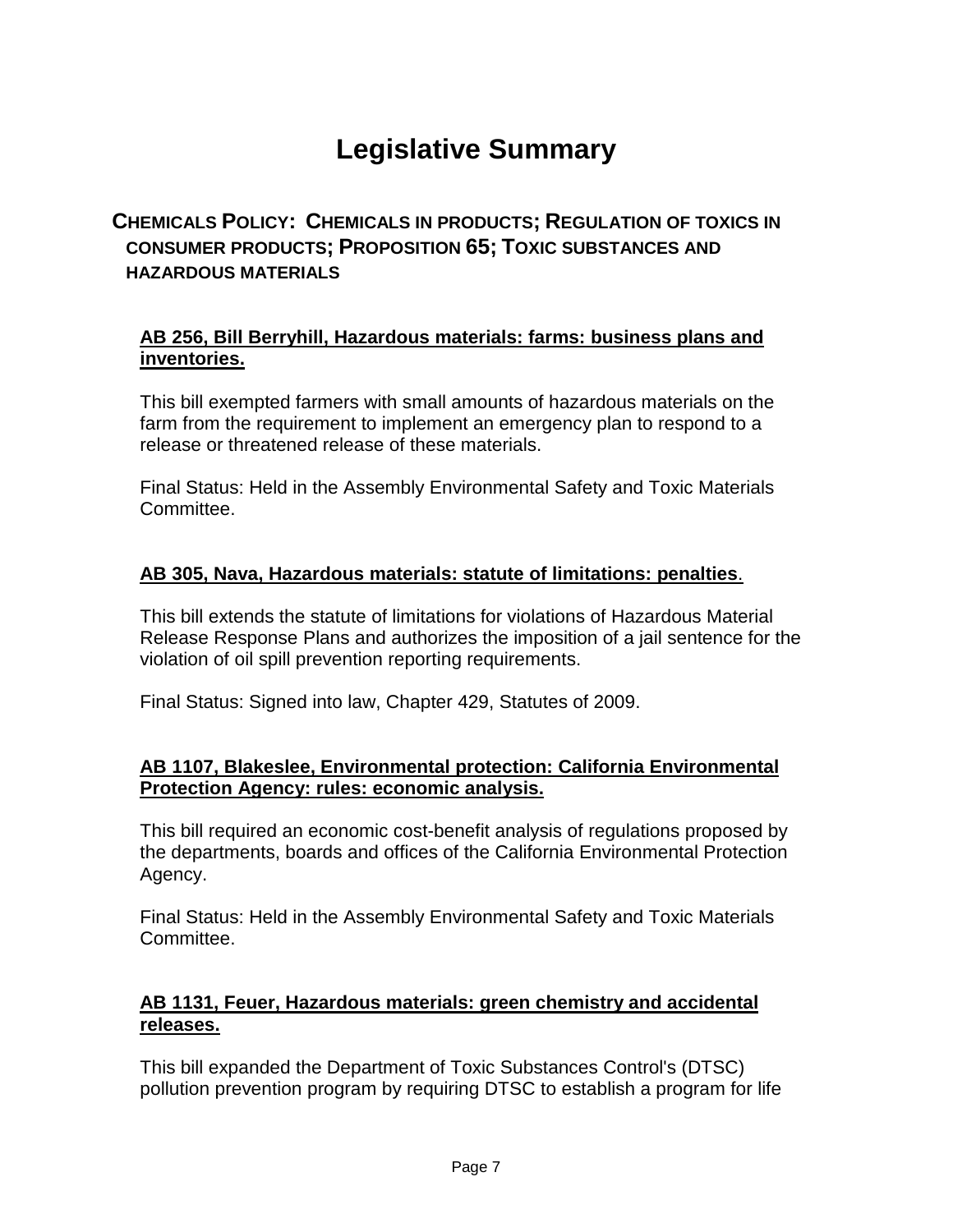cycle toxics reduction. This bill transferred the State's business and area plan program and the accidental release prevention program from the California Emergency Management Agency to DTSC.

Final Status: Held in the Assembly Appropriations Committee.

#### **AB 1173, Huffman, Hazardous materials: fluorescent lamps: recycling.**

This bill prohibited a manufacturer from using funds from energy distribution charges for the purchase and distribution of compact fluorescent lights (CFLs), unless the CFLs meet specified standards, including low levels of mercury, and the manufacturer has implemented a fluorescent lamp recycling program. This bill required a retailer who receives funds from energy distribution charges for a fluorescent lamp program to provide in-store collection opportunities for recycling fluorescent lamps. The bill prohibited, after January 1, 2011, the sale of new general purpose lighting fixtures that contain preheat ballasts for the operation of preheat linear fluorescent lamps.

Final Status: Vetoed by the Governor.

#### **AB 1467, Bass, Natural resources: oil and gas operations: monitoring program.**

This bill required the State Oil and Gas Supervisor to mandate a drilling operator to implement a monitoring program designed to detect releases to the soil and water, including both groundwater and surface water, for aboveground oil production tanks and facilities.

Final Status: Held in the Assembly Environmental Safety and Toxic Materials Committee.

#### **AB 1507, Lieu, Motor vehicle greenhouse gas emission reduction projects.**

As passed by the ESTM Committee, this bill modified the Chrome Plating and Metal Finishing Pollution Prevention Grant Program.

This bill was amended in the Senate to instead require the California Air Resources Board to revise project guidelines for a project that reduces greenhouse gas emissions to allow funds from specified programs and funding sources to be used for a project also funded under the Carl Moyer Memorial Air Quality Standards Attainment Program or the Goods Movement Emission Reduction Program, without those additional public funds being factored into the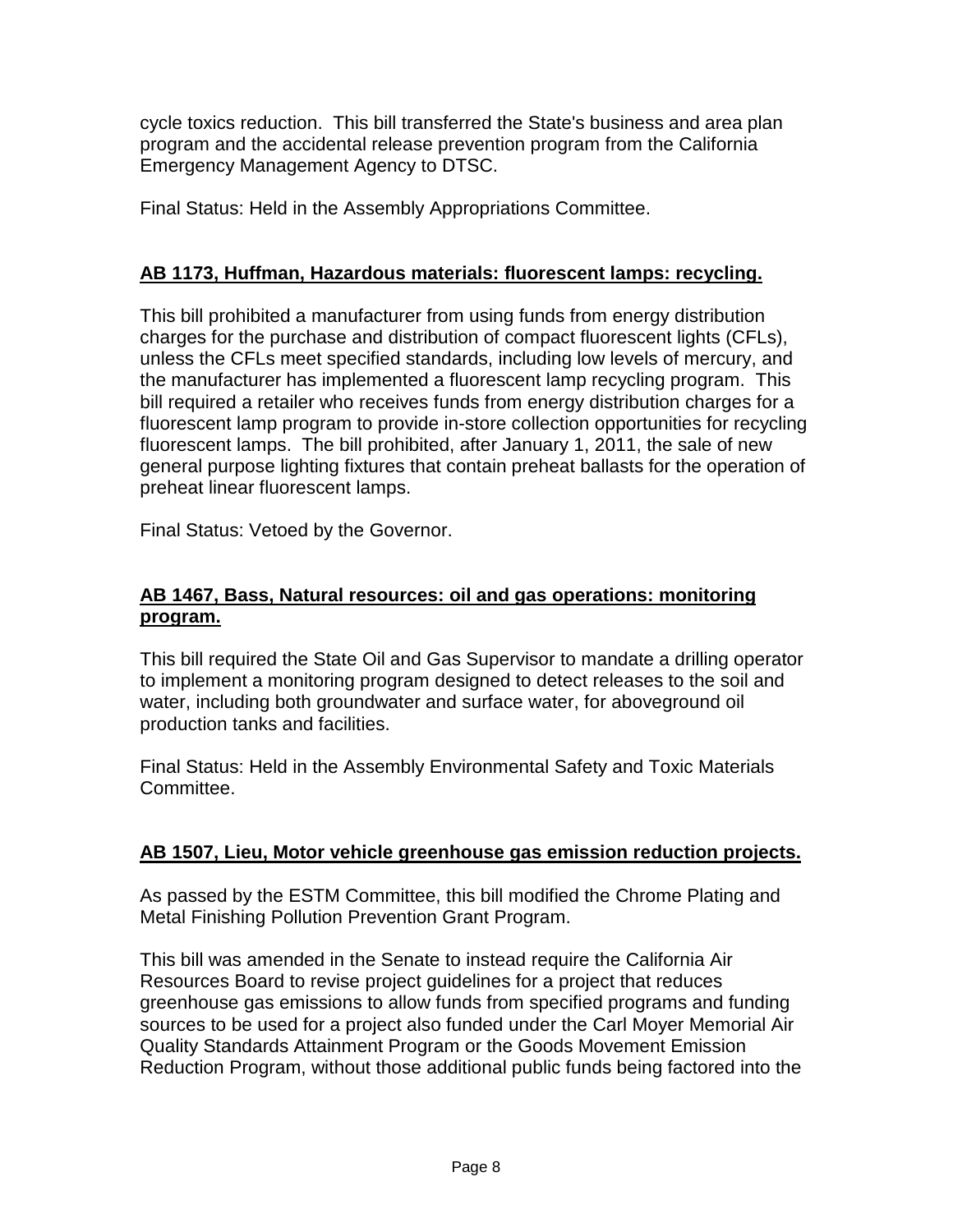criteria emission reduction cost-effectiveness calculations under either of those programs.

Final Status: Signed into law, Chapter 571, Statutes of 2010.

#### **AB 1824, Monning, Hazardous materials: recreational vehicle.**

This bill prohibited a person from using a chemical that is detrimental to a sewage disposal system in a chemical toilet, a recreational vehicle, or a waste facility of a vessel. This bill also prohibited a person from selling a chemical that is detrimental to a sewage disposal system in a container that indicates that the chemical could be used in a chemical toilet or a waste facility of a recreational vehicle or vessel.

Final Status: Vetoed by the Governor.

#### **AB 1930, De La Torre, Hazardous waste: glass beads.**

This bill prohibits the manufacture, sale, offering for sale or offering for promotional purposes of glass beads containing arsenic or lead above a specified level if those beads will be used with blasting equipment.

Final Status: Signed into law, Chapter 368, Statutes of 2010.

#### **AB 2139, Chesbro, Solid waste: product stewardship**.

This bill enacted the California Product Stewardship Act that required the Department of Resources Recycling and Recovery (DRRR) to administer a program to develop product stewardship protocols to foster "cradle-to-cradle" producer responsibility for products. This bill established criteria for "covered products" and required DRRR to recommend to the Legislature specific products that should be included in the program by January 1, 2012. This bill further required the producers or product stewardship organizations to create a product stewardship plan within one year of the Legislature's approval of a covered product.

Final Status: Held on the Assembly Floor.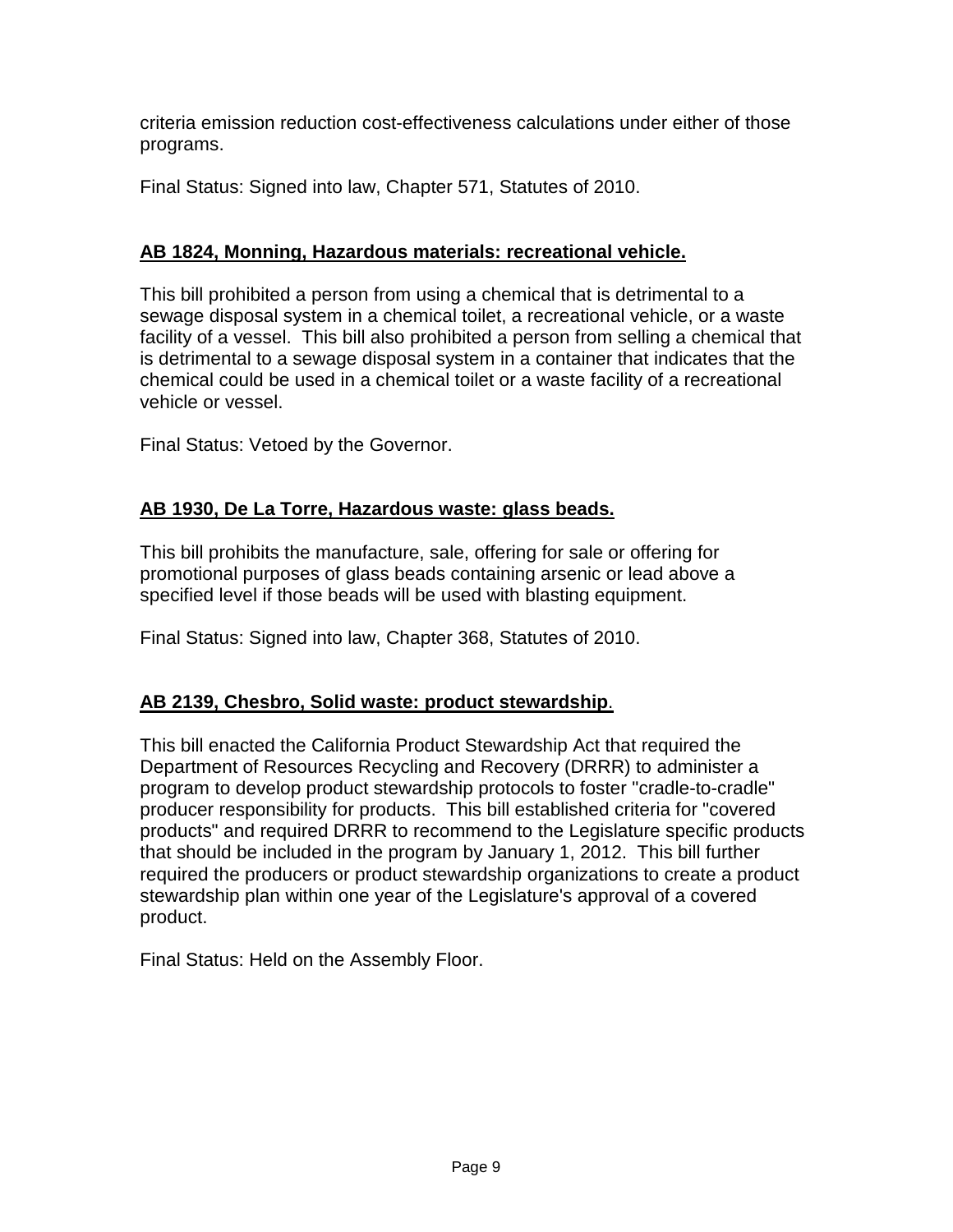#### **AB 2176, Blumenfield, Hazardous waste: lighting products.**

This bill created the California Lighting Toxics Reduction and Jobs in Recycling Act, which established a producer responsibility program for mercury-containing lamps and a fee program for inefficient lamps.

Final Status: Held in the Assembly Appropriations Committee.

#### **AB 2379, Feuer, Environmental protection: hazardous waste source reduction.**

This bill expands the number of priority categories of hazardous waste generators that the Department of Toxic Substances Control (DTSC) must select for participation in the DTSC's cooperative source reduction technical assistance and outreach program.

Final Status: Signed into law, Chapter 386, Statutes of 2010.

#### **AB 2562, Fuentes, Hazardous material: landfill gas.**

This bill eliminated the requirement for landfill gas, which is sold to a gas corporation, to meet Public Utilities Commission (PUC) safety standards for vinyl chloride contamination.

Final Status: Held in the Assembly Environmental Safety and Toxic Materials Committee.

#### **AB 2583, Hall, Water treatment: hazardous materials.**

This bill required the California Emergency Management Agency to adopt regulations to require water system operators to consider the use of, and under specified circumstances required the use of "safer technologies."

Final Status: Held in the Assembly Appropriations Committee.

#### **SB 22, Simitian, Hazardous materials: toxic substances.**

This bill authorized the Office of Environmental Health Hazard Assessment to expedite the review and identification of hazard traits for the California Toxics Information Clearinghouse, including pending and proposed actions by other states, the federal government, and other nations, to limit hazardous materials in products.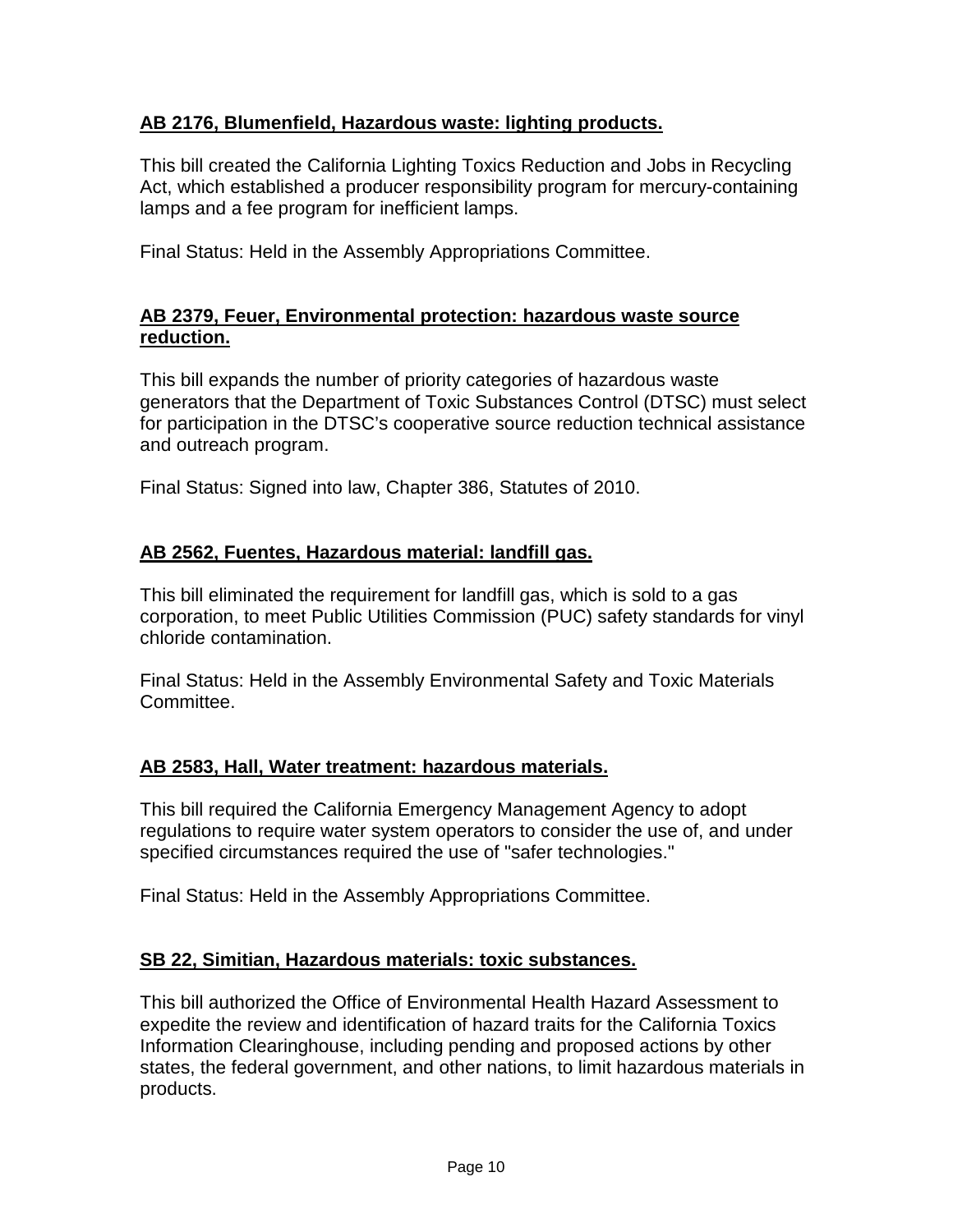Final Status: Held in the Assembly Appropriations Committee.

#### **SB 317, Simitian, Fire Alarm Device Collection Act of 2009.**

This bill required manufacturers of smoke alarms to include, on the alarm and in the packaging, information for the consumer regarding where and how to return, recycle, or dispose of the alarm.

Final Status: Held in the Assembly Appropriations Committee.

#### **SB 346, Kehoe, Simitian, Hazardous materials: motor vehicle brake friction materials.**

This bill limits the use of copper in motor vehicle brake pads to no more than 5% by weight on or after January 1, 2021, and no more than .5% by weight on or after January 2025.

Final Status: Signed into law, Chapter 307, Statutes of 2010.

#### **SB 757, Pavley, Lead wheel weights**.

This bill prohibits a person from manufacturing, selling, or installing a wheel weight that contains more than 0.1 percent lead by weight and enacts specified civil and administrative penalties for violations of the prohibition.

Final Status: Signed into law, Chapter 614, Statutes of 2009.

#### **SB 772, Leno, Home furnishings: fire retardancy: juvenile products**.

This bill exempted strollers, infant carriers, bassinets, and nursing pillows from fire retardant requirements and regulations unless the Bureau of Home Furnishings and Thermal Insulation determines that a serious fire hazard exists, and those products are regulated by federal law.

Final Status: Held in the Assembly Appropriations Committee.

#### **SB 797, Pavley, Liu, Product safety: bisphenol A.**

This bill prohibited the sale, manufacture or distribution of a bottle or cup or a liquid, food or beverage in a can, jar or plastic bottle that contains bisphenol A if the item is primarily intended for children three years of age or younger. This bill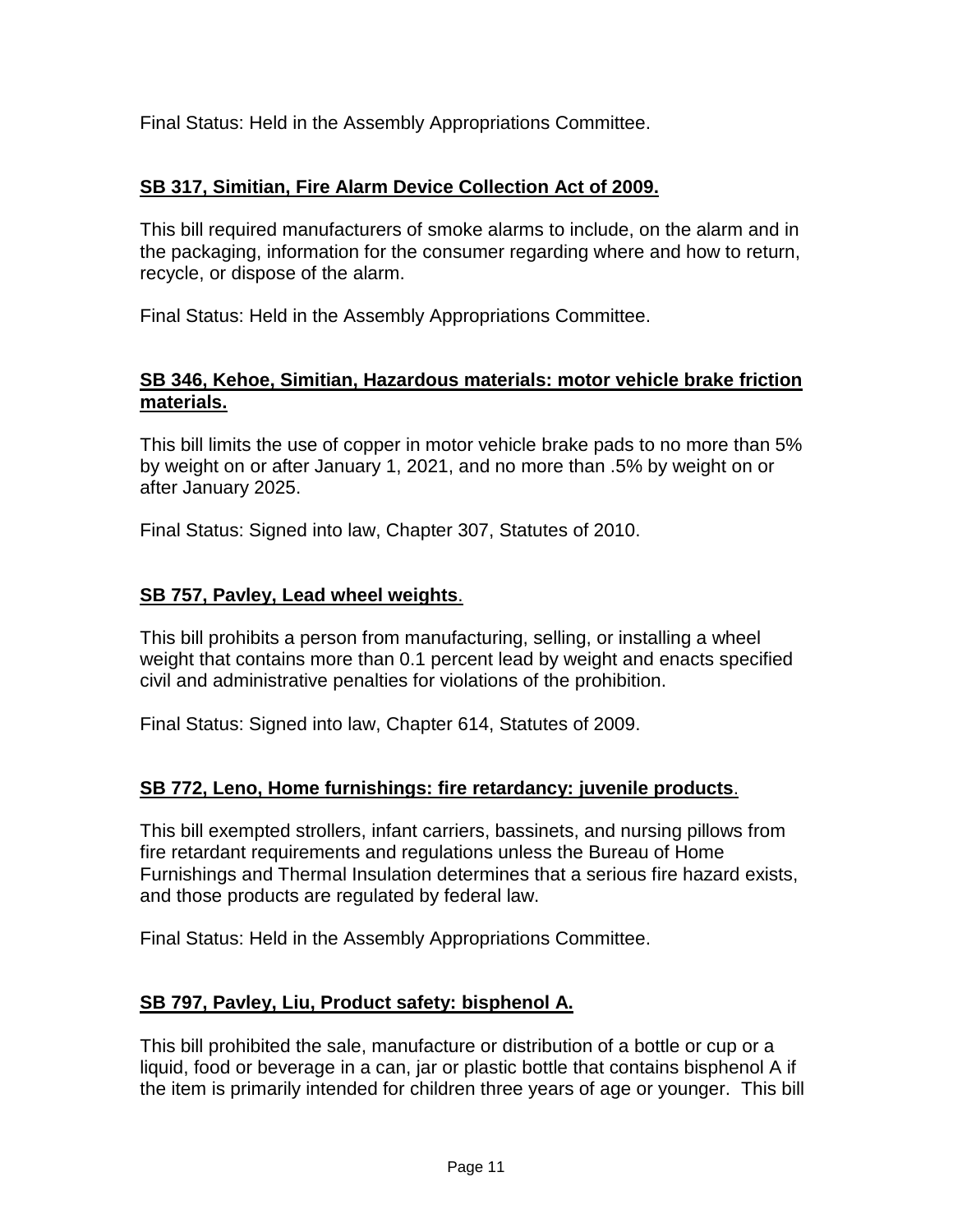repealed this prohibition if the Department of Toxic Substances Control adopts a regulatory response, pursuant to current Green Chemistry law, regarding the use of bisphenol A.

Final Status: Held on the Assembly Floor.

#### **SB 928, Simitian, Consumer products: content information**.

This bill prohibited a manufacturer, effective July 1, 2011, from manufacturing, selling or distributing a cleaning or a maintenance product in California unless the manufacturer discloses each product ingredient on the manufacturer's Web site.

Final Status: Held in the Assembly Appropriations Committee.

#### **SB 929, Pavley, Hazardous materials: children's jewelry: heavy metals.**

This bill prohibits, commencing on January 1, 2012, a person from manufacturing, shipping, or selling children's jewelry that contains cadmium at any level above 300 parts per million.

Final Status: Signed into law, Chapter 313, Statutes of 2010.

#### **SB 1365, Corbett, Public safety: consumer products**.

This bill updates California's toy safety statutes to reference the most current versions of federal law and regulations.

Final Status: Signed into law, Chapter 331, Statutes of 2010.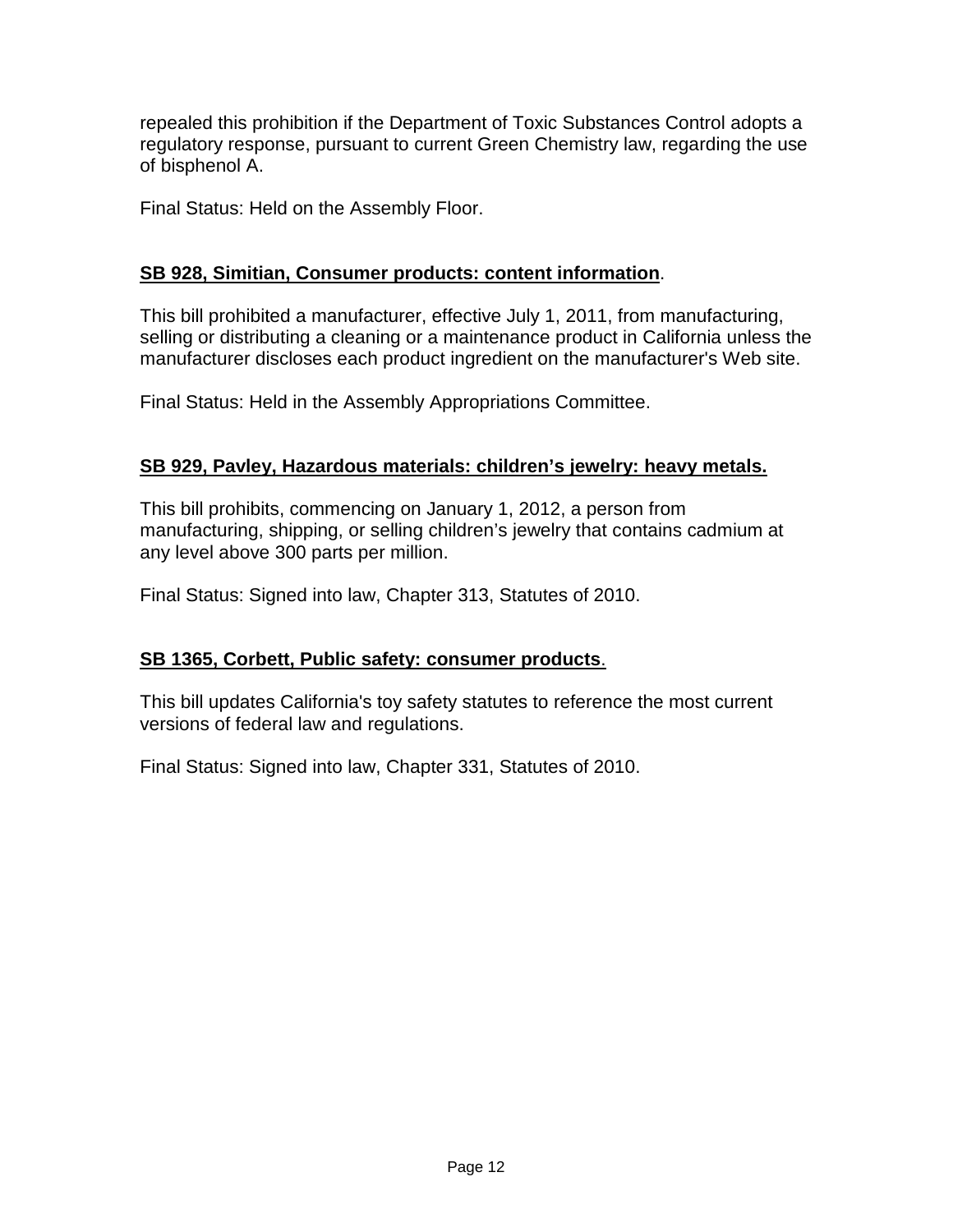#### **HAZARDOUS WASTE: REGULATION AND REMEDIATION; EMERGENCY RESPONSE; ELECTRONIC WASTE; UNIVERSAL WASTE**

#### **AB 25, Committee on Environmental Safety and Toxic Materials, Hazardous waste transportation: consolidated manifest.**

This bill allowed, on a one-time basis, for a used oil transporter to receive a load of used oil from a generator whose Department of Toxics Substance Control identification (ID) number has been suspended due to non-submittal of their annual ID number fees.

Final Status: Vetoed by the Governor.

#### **AB 147, Saldana, Hazardous waste: electronic waste**.

This bill required manufacturers and producers of electronic devices to submit information about the hazardous characteristics of the device to the Department of Toxic Substances Control.

Final Status: Vetoed by the Governor.

#### **AB 536, Arambula, Hazardous waste: financial assurances.**

This bill permitted the owners of hazardous waste facilities to use a specific method of financial assurance to demonstrate their ability to meet their post closure obligations.

Final Status: Held Assembly Environmental Safety and Toxic Materials Committee.

#### **AB 903, Chesbro, Solid waste: compostable plastic bags.**

As approved by the ESTM Committee, this bill required each State agency, as part of its annual report to the California Integrated Waste Management Board (IWMB) summarizing the agency's progress in reducing solid waste, to also include information about the agency's disposal reduction of electronic waste (ewaste).

This bill was amended in the Senate to instead require manufacturers of compostable plastic bags to ensure that those bags are readily identifiable by consumers and required manufacturers to submit reports to the State showing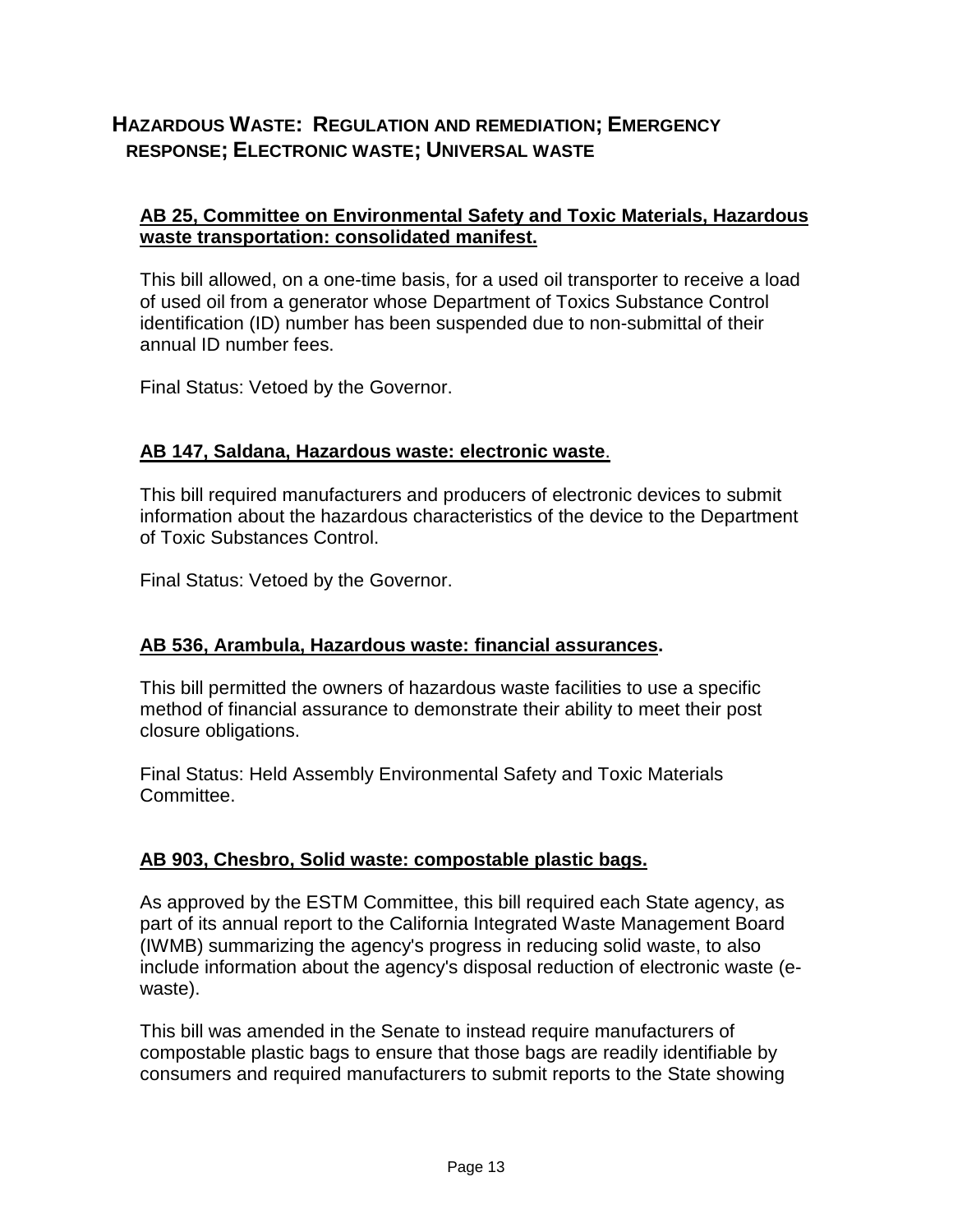that their bags meet specified certifications. This bill gives the IWMB the authority to audit manufacturers to ensure compliance with reporting requirements.

Final Status: Held in Senate Appropriations Committee.

#### **AB 1147, Arambula, Medical waste: containment and storage.**

This bill allowed the California Department of Public Health to approve alternatives to existing medical waste requirements for storage of medical waste based on a request by a medical waste treatment facility or large medical waste generator.

Final Status: Held in Assembly Environmental Safety and Toxic Materials.

#### **AB 1280, Villines, Child abuse sentencing: child becoming comatose or suffering paralysis.**

As approved by the ESTM Committee, this bill exempted from the requirements of the Electronics Waste Recycling Act a video display device that is contained within a freezer, induction cook top or range, beverage maker, or food steamer.

This bill was amended in the Senate to instead provide that any person who, having care or custody of a child under eight years of age, assaults the child with force that to a reasonable person would be likely to produce great bodily injury, resulting in the child becoming comatose due to brain injury or suffering paralysis of a permanent nature, shall be sentenced to state prison for 15-years-to-life.

Final Status: Signed into law, Chapter 300, Statutes of 2009.

#### **AB 1329, Brownley, Chesbro, Waste management.**

As approved by the ESTM Committee, this bill prohibited a retail establishment from selling, distributing, or importing a rigid or flexible polyvinyl chloride packaging container.

This bill was amended in the Senate to instead delay the implementation of Chapter 21 of the Statutes of 2009, which abolished the California Integrated Waste Management Board and transfers its functions to the new Department of Resources Recycling and Recovery, until January 1, 2011.

Final Status: Held on the Senate Floor.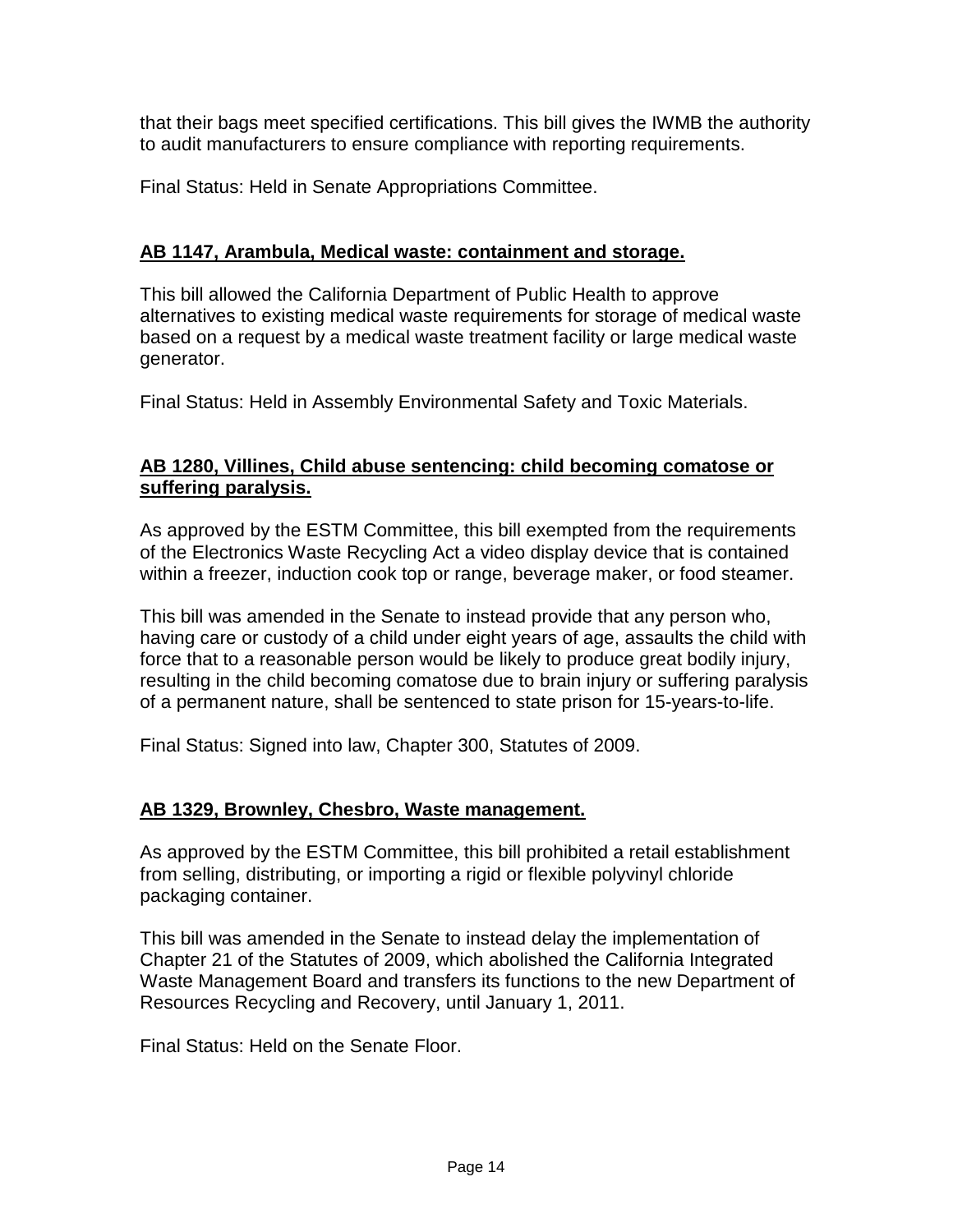#### **AB 2388, Miller, Hazardous waste: identification number**.

This bill required the Department of Toxic Substances Control to provide a method for the immediate reactivation, by means of a wireless communication device, of a suspended identification number of a hazardous waste generator.

Final Status: Held in the Assembly Appropriations Committee.

#### **AB 2611, Ma, Recycling: electronic waste.**

This bill changed the size requirement for electronic products subject to electronic waste fees by changing the definition of a "covered electronic device" from a product with a screen size of 4 inches, measured diagonally, to a product with a screen size of 9 square inches or more.

Final Status: Held in the Assembly Natural Resources Committee.

#### **SB 26, Simitian, Hazardous waste: household hazardous waste collection facility: small quantity generators**.

This bill prohibited a household hazardous waste collection facility that is authorized by the Department of Toxic Substances Control to accept hazardous waste from accepting more than 1000 kilograms of recyclable latex paint.

Final Status: Held in the Assembly Environmental Safety and Toxic Materials Committee.

#### **SB 231, Lowenthal, Hazardous waste: generator fees.**

This bill authorized the Department of Toxic Substance Control to annually adjust the Hazardous Waste Generator Fee.

Final Status: Held on the Assembly Floor.

#### **SB 486, Simitian, Medical waste: sharps waste**.

This bill requires a pharmaceutical manufacturer that sells or distributes a medication that is self-injected at home through the use of a hypodermic needle, pen needle, intravenous needle, or any other similar devices to submit to the Integrated Waste Management Board, or its successor agency, a plan that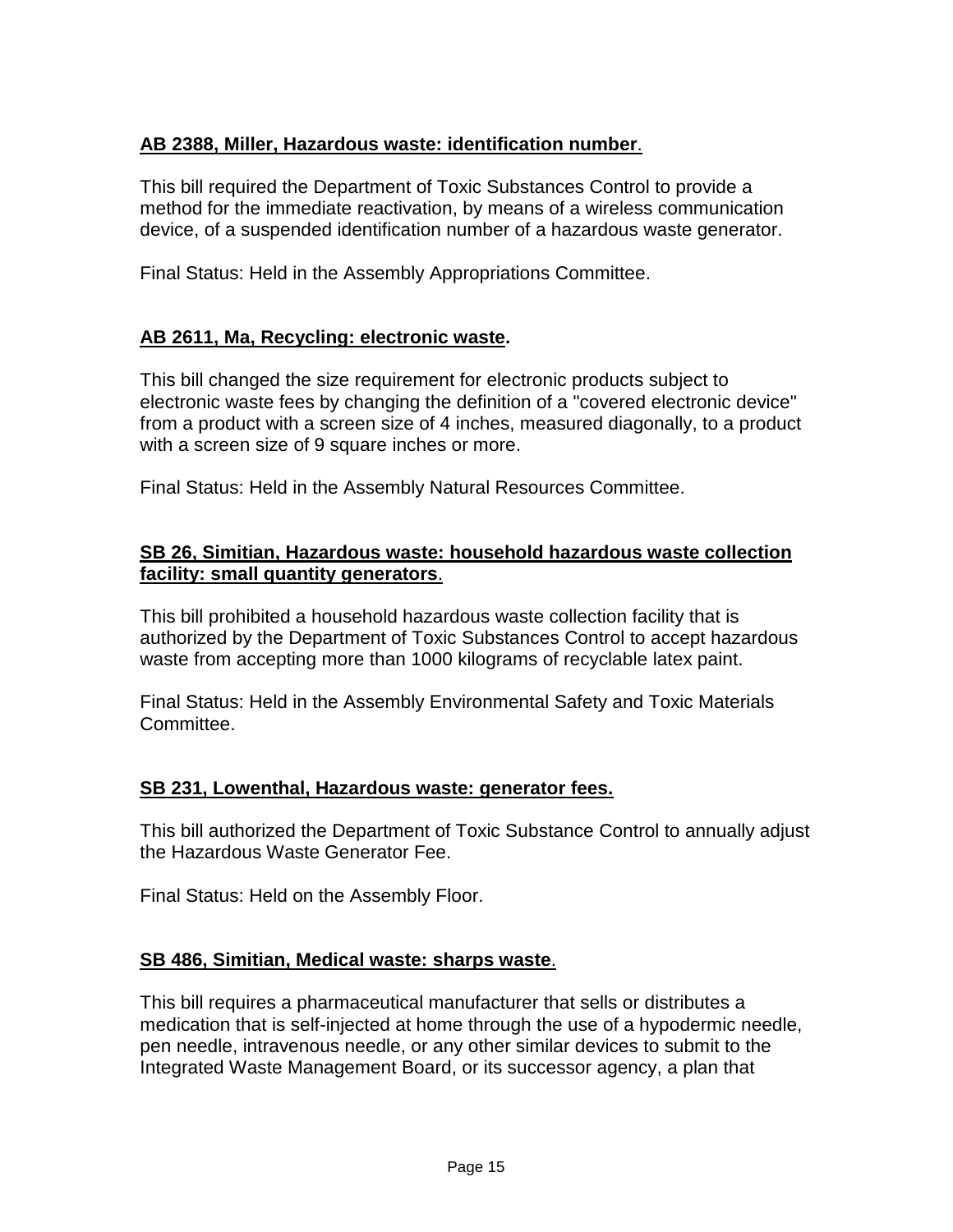describes how the manufacturer supports the safe collection and destruction of home-generated sharps waste.

Final Status: Signed into law, Chapter 591, Statutes of 2009.

#### **SB 524, Cogdill, Fresno County Transportation funds.**

As approved by the ESTM Committee, this bill required the Secretary for Environmental Protection to establish a working group to consider the current regulation of auto shredder waste and potential changes to that regulation.

This bill was amended on the Assembly Floor to instead exempt the County of Fresno from maintenance of effort funding requirements for Proposition 42 transportation funding from the 2009-10, and prior year, budget acts.

Final Status: Signed into law, Chapter 716, Statutes of 2010.

#### **SB 1100, Corbett, Product stewardship: household batteries**.

This bill required producers of household batteries to institute programs to manage used household batteries by September 30, 2011, and to set up and finance programs to take back used batteries and recycle or properly dispose of them. This bill also required the Department of Resources Recycling and Recovery to review and approve the producers' plans.

Final Status: Vetoed by the Governor.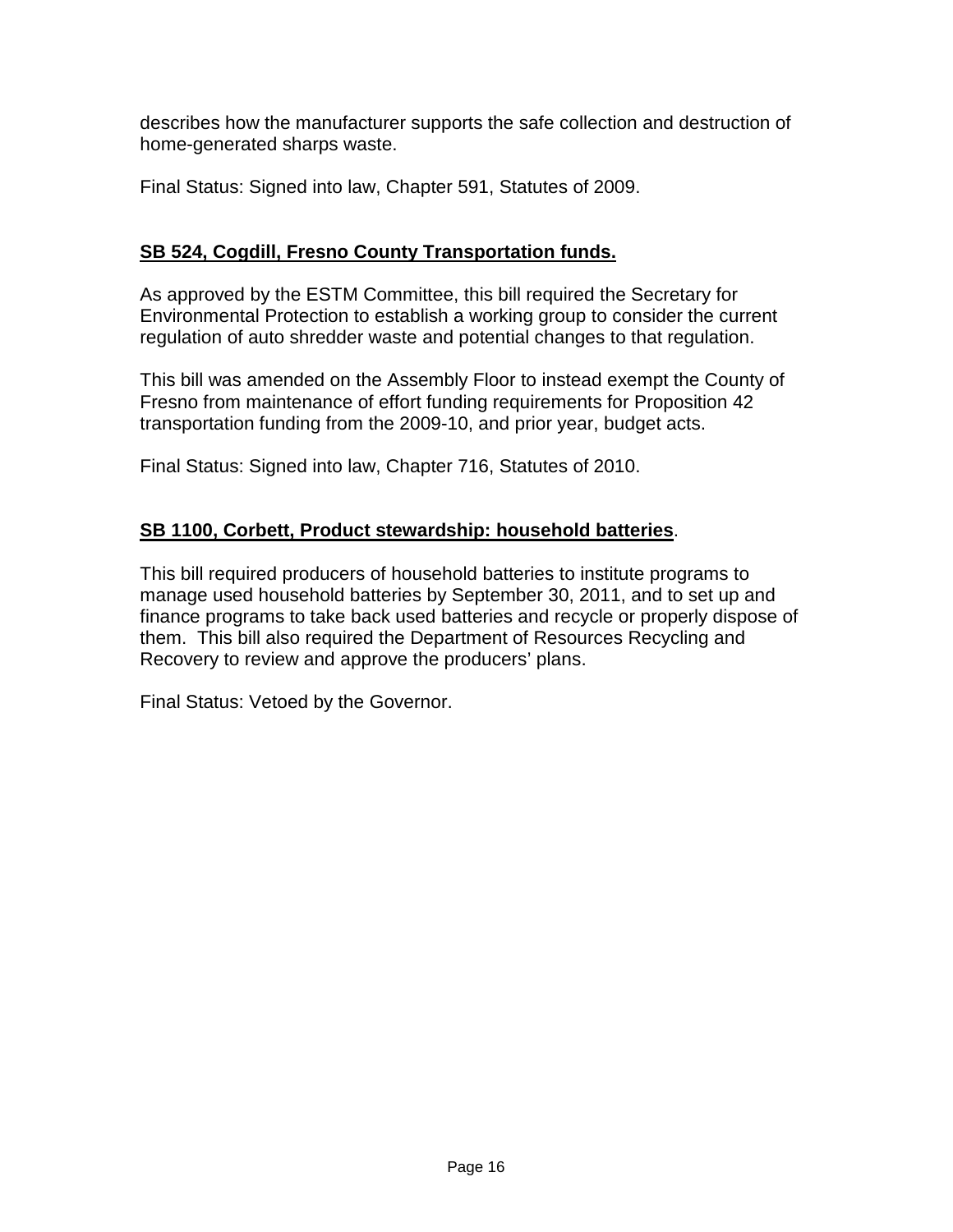#### **PESTICIDES: PESTICIDES AND PUBLIC HEALTH; DEPARTMENT OF PESTICIDE REGULATION**

#### **AB 21, Krekorian, Renewable energy resources.**

As passed by the ESTM Committee, this bill required the Department of Pesticide Regulation to review a report by the United Nations Technology and Economic Assessment Panel on alternatives and emission control technologies for methyl bromide and to submit comments to the Legislature.

This bill was amended in the Senate to instead provide that retail sellers of electricity must procure at least 20% of their retail load from renewable sources by 2013, 25% by 2016, and 33% by 2020.

Final Status: Vetoed by the Governor.

#### **AB 1721, Swanson, Pesticides: safe school zones.**

This bill prohibited the application of restricted-use pesticides for the purposes of production agriculture or a State pest eradication or control program within onehalf mile of a school and prohibited the application of non-restricted use pesticides for the same purposes within one-quarter mile of a school.

Final Status: Held in the Assembly Agriculture Committee.

#### **AB 1963, Nava, Pesticide poisoning.**

This bill requires clinical laboratories that perform cholinesterase testing for the purpose of determining workers' pesticide exposure under the medical supervision program to electronically report test results to the Department of Pesticide Regulation (DPR). This bill also requires DPR, along with the Office of Environmental Health Hazard Assessment and the Department of Public Health, to prepare and submit to the Legislature a report on the effectiveness of the medical supervision program.

Final Status: Signed into law, Chapter 369, Statutes of 2010.

#### **AB 2122, Mendoza, Pesticides: regulations: continuing education**.

This bill requires continuing education (CE) requirements for any pesticide application or license to include specific minimum course requirements and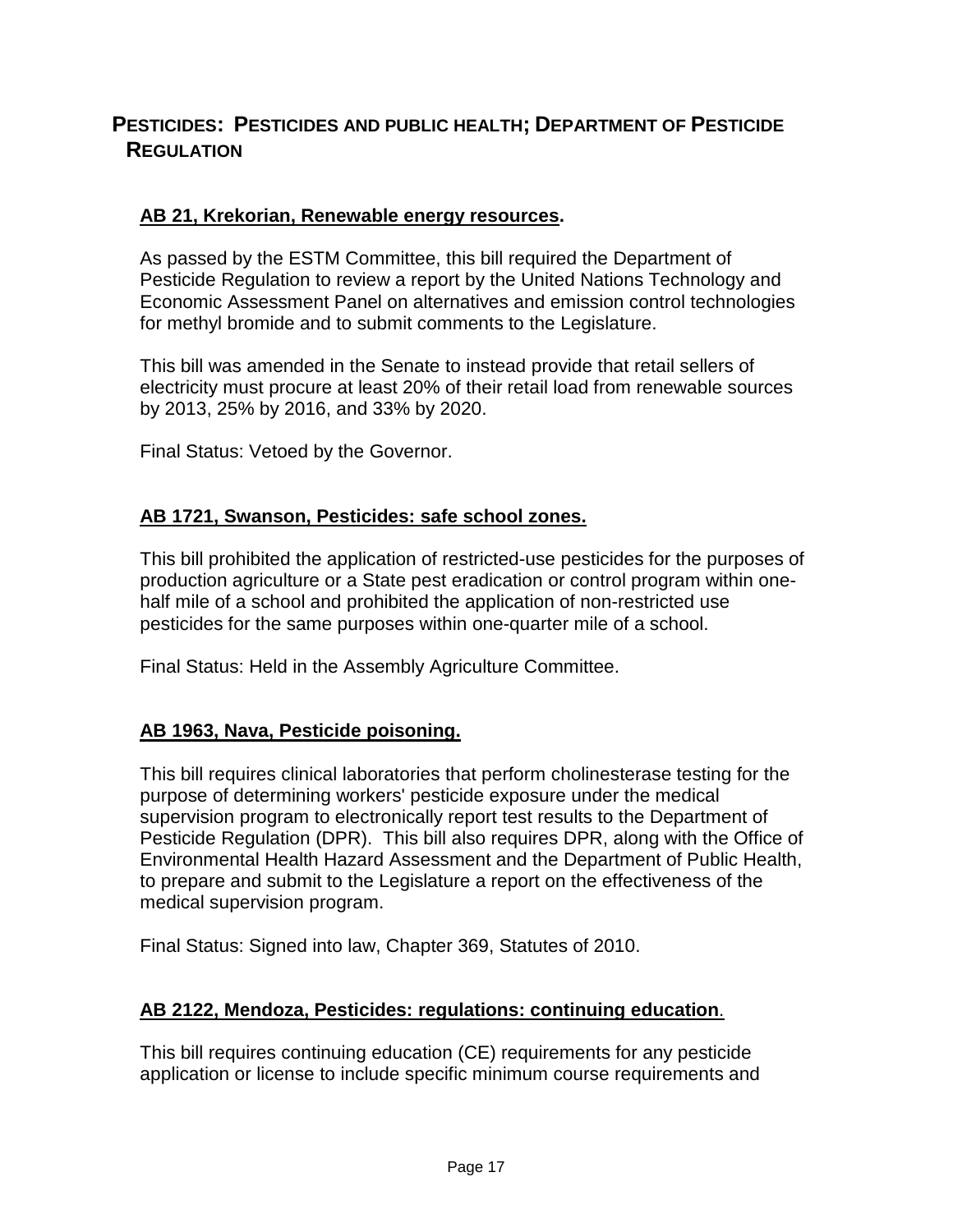requires the Director of the Department of Pesticide Regulation to act within 15 business days to approve or reject CE courses.

Final Status: Signed into law, Chapter 375, Statutes of 2010.

#### **AB 2595, Huffman, Irrigated agriculture: pesticide use: operator identification number: water quality: waste discharge requirements.**

This bill prohibited County Agricultural Commissioners from issuing an operator identification number for the use of agricultural pesticides if the operator fails to comply with specified water quality regulations.

Final Status: Held on the Senate Floor.

#### **HR 23, Monning, Relative to pesticides.**

This resolution requests that the United States Environmental Protection Agency act to protect public health and the environment by requiring the disclosure of inert ingredients in pesticide products.

Final Status: Adopted.

#### **SB 1157, DeSaulnier, Education: Healthy Schools Act of 2010**.

This bill required all school sites to adopt an integrated pest management (IPM) program for the use of pesticides on school grounds. This bill also required the rate of the mill assessment on pesticide sales to be augmented at a rate adequate to reimburse the Department of Pesticide Regulation for the cost of administering and enforcing IPM program requirements and for reimbursing local agencies and school districts for the costs of implementing IPM programs at school sites.

Final Status: Vetoed by the Governor.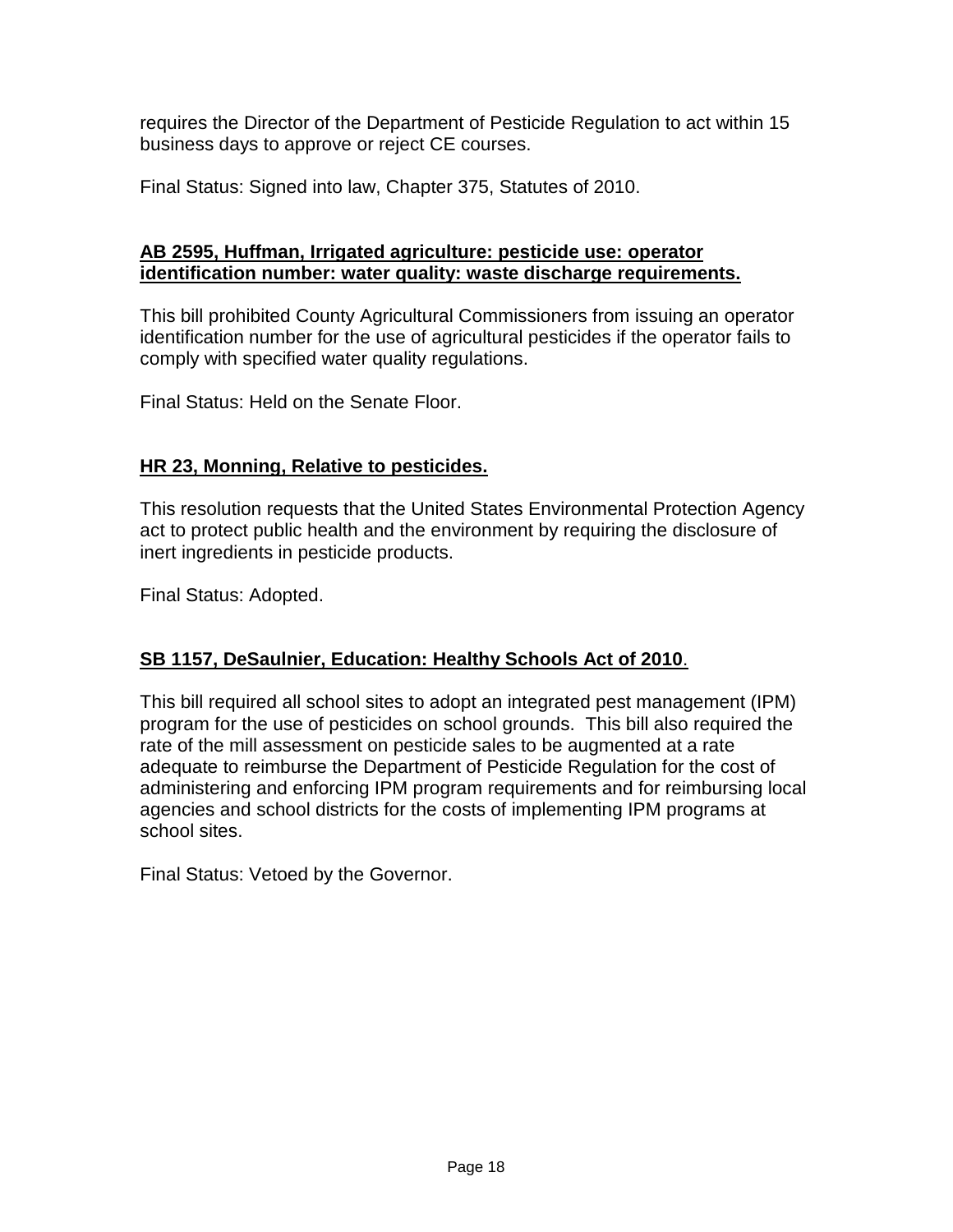#### **SITE CLEANUP: UNDERGROUND STORAGE TANK REGULATION; BROWNFIELDS; REMEDIATION OF CONTAMINATED PROPERTIES**

#### **AB 96, Ruskin, Gasoline: underground storage tanks**.

This bill provides \$8 million for grants and loans to assist gas station operators in meeting the Enhanced Vapor Recovery regulations adopted by the Air Resources Board.

Final Status: Signed into law, Chapter 69, Statutes of 2009.

#### **AB 738, Committee on Environmental Safety and Toxic Materials, Hazardous Materials: brownfield cleanup: loan or grant program**.

This bill authorized the Department of Toxic Substances Control to administer a loan and grant program initially capitalized by federal funds received under the Small Business Liability Relief and Brownfields Revitalization Act of 2001.

Final Status: Held in the Assembly Appropriations Committee.

#### **AB 1188, Ruskin, Hazardous materials: underground storage tanks.**

As approved by the ESTM Committee, this bill revised a variety of programs funded by the Toxic Substances Control Account used by the Department of Toxic Substances Control.

This bill was amended in the Senate to instead make several modifications to the Underground Storage Tank Cleanup Act of 1989, including the temporary increase of a petroleum storage fee, the priority of allocations made from the School District Account, reimbursement to claimants to cover "carry over costs," and other changes.

Final Status: Signed into law, Chapter 649, Statutes of 2009.

#### **AB 1489, Smyth, Hazardous materials: methamphetamine laboratories**.

This bill codifies the health-based clean-up standard for methamphetamine that was developed by the Department of Toxic Substances Control (DTSC) and the Office of Environmental Health Hazard Assessment (OEHHA). The bill changed the clean-up level for methamphetamine lab clean-up from .1 micrograms per 100 square centimeters (0.1 µg/100 cm2) to 1.5 micrograms per 100 square centimeters (1.5 µg/100 cm2), and allowed DTSC, in consultation with the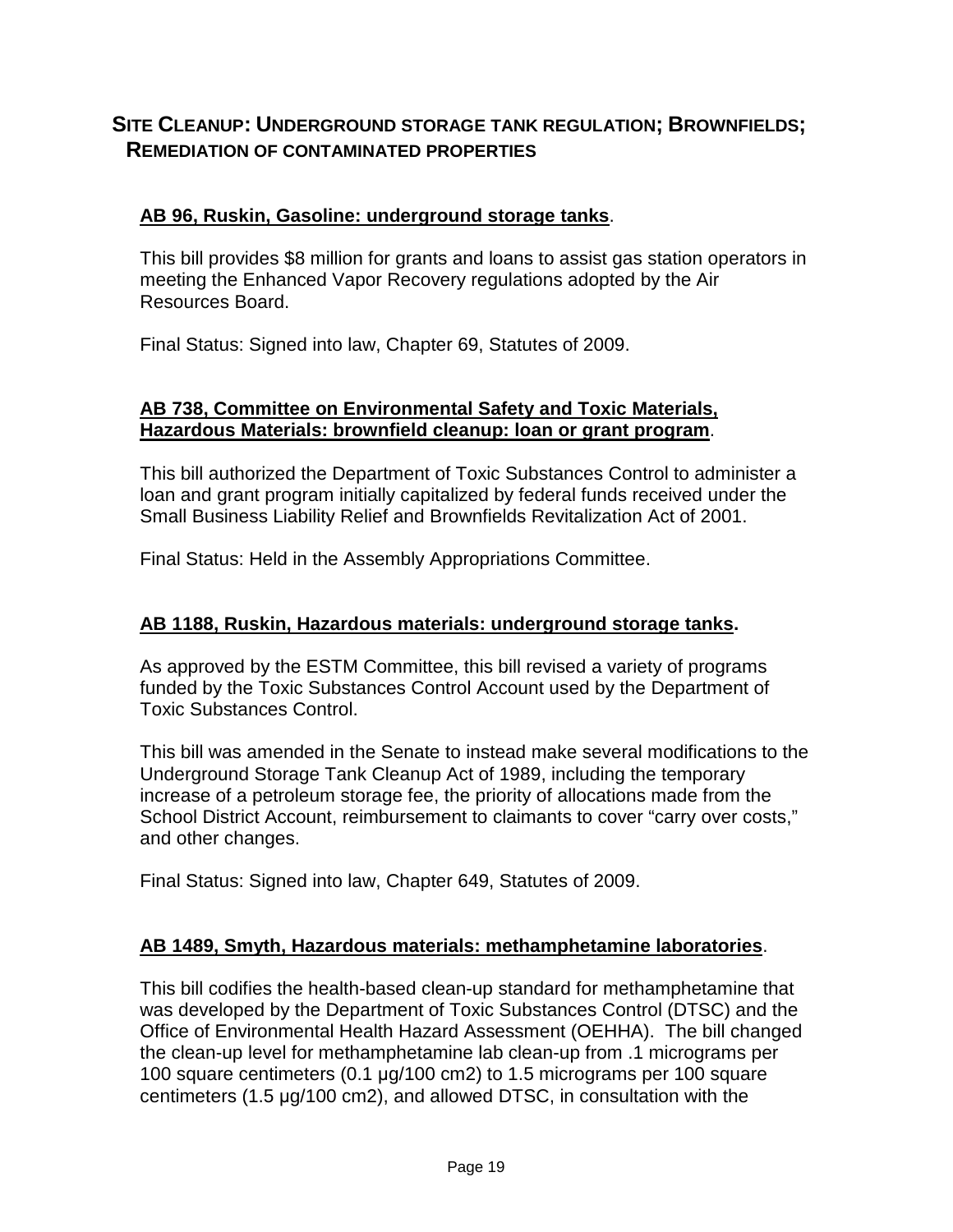OEHHA, to adopt stricter clean-up standards if they find it is necessary to protect the public health.

Final Status: Signed into law, Chapter 539, Statutes of 2009.

#### **AB 1674, Saldana, Hazardous substances: storage tanks.**

The bill provides exemptions for specified underground petroleum storage tanks (UST) from current construction and monitoring requirements and provides an exemption from the UST construction and monitoring requirements for USTs located in a below-grade structure and connected to an emergency generator tank system.

Final Status: Signed into law, Chapter 535, Statutes of 2010.

#### **AB 2224, Ruskin, Hazardous substances: underground storage tanks**.

This bill required CalEPA to implement a process for local agencies to annually verify the accuracy of the underground petroleum storage tank registration numbers issued by the State Board of Equalization.

Final Status: Held in the Senate Environmental Quality Committee.

#### **SB 143, Cedillo, Hazardous materials: California Land Reuse and Revitalization Act of 2004.**

This bill extends the date of repeal for the California Land Reuse and Revitalization Act of 2004 from January 1, 2010 to January 1, 2017, and makes a corresponding change to a provision that provides for continued immunity after the repeal of the California Land Reuse and Revitalization Act.

Final Status: Signed into law, Chapter 167, Statutes of 2009.

#### **SB 1477, Committee on Environmental Quality, California Pollution Control Financing Authority.**

This bill makes technical and clarifying changes to the financial and administrative provisions of the governing statues for the California Pollution Control Financing Authority, including changes to the definitions of "project," and "pollution control facility."

Final Status: Signed into law, Chapter 414, Statutes of 2010.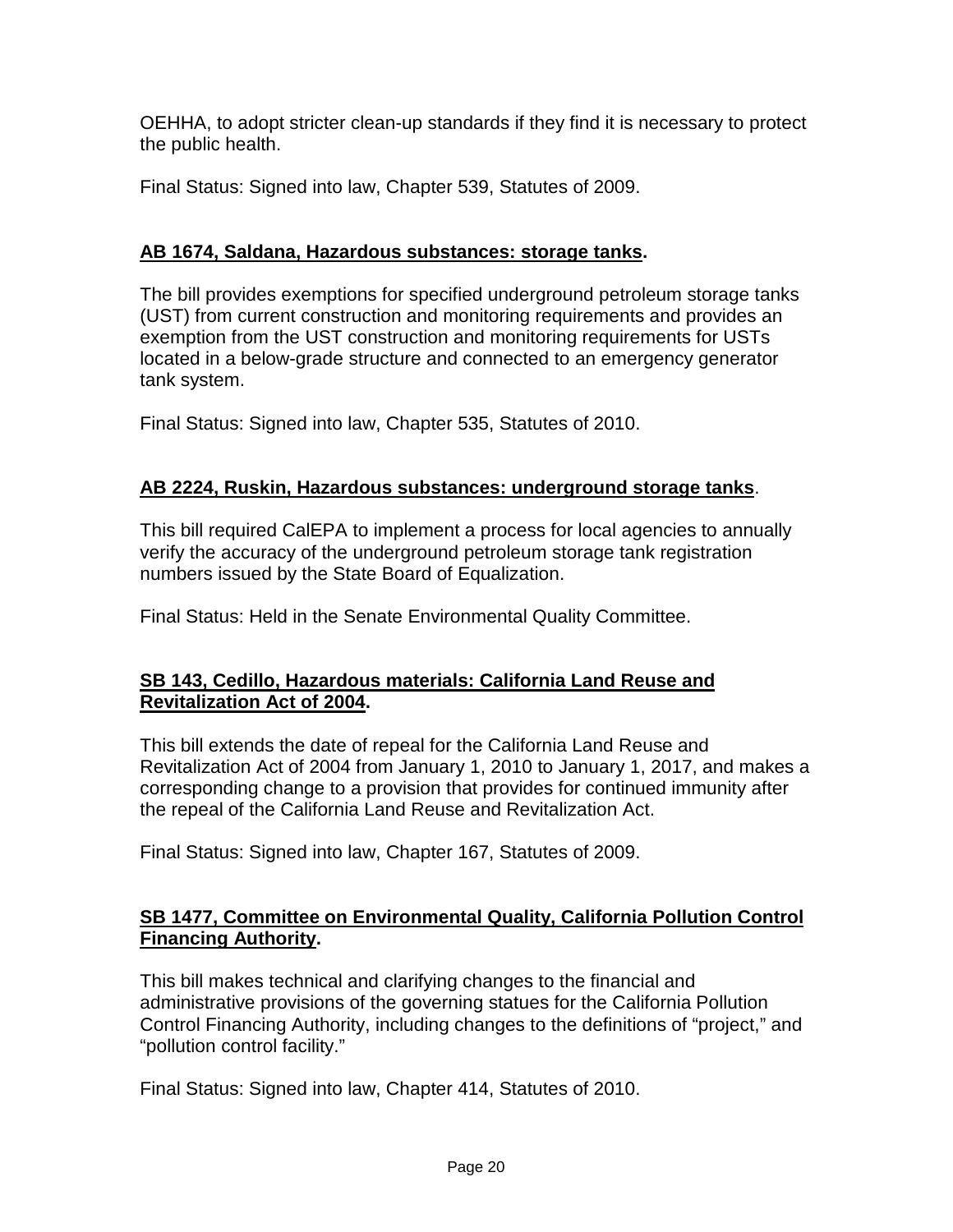#### **WATER QUALITY: DRINKING WATER REGULATION; TOXIC CONTAMINATION OF WATER; SURFACE WATER AND GROUNDWATER PROTECTION; MARINE WATER QUALITY**

#### **AB 248, Bonnie Lowenthal, Public resources: ballast water management**.

This bill requires the person in charge of a vessel to maintain and submit to the California State Lands Commission information relating to the vessel's ballast water treatment system.

Final Status: Signed into law, Chapter 317, Statutes of 2009.

#### **AB 268, Gaines, Onsite sewage treatment systems**.

This bill repealed current requirements for the State Water Resources Control Board to adopt regulations and standards for the safe operation of onsite waste treatment systems.

Final Status: Held in the Assembly Environmental Safety and Toxic Materials Committee.

#### **AB 301, Fuentes, Vended water.**

This bill required applicants for a license as a water-bottling plant or as a private water source to provide information on the volume and source of the water to the California Department of Public Health (DPH) and required DPH to annually make this information available to the public.

Final Status: Vetoed by the Governor.

#### **AB 580, Galgiani, Air Quality Improvement Program: rebates**.

As approved by the ESTM Committee, this bill required State Water Resources Control Board regulations for onsite sewage treatment systems to include regulatory tiers based on the demonstrated risk posed by each system to public health and to the environment.

This bill was amended in the Senate to instead require Clean Vehicle Project rebates to be made available from existing program funds for the purchase of eligible medium- or heavy-duty commercial vehicles from a California manufacturer in an amount 40% greater than the rebates made available for the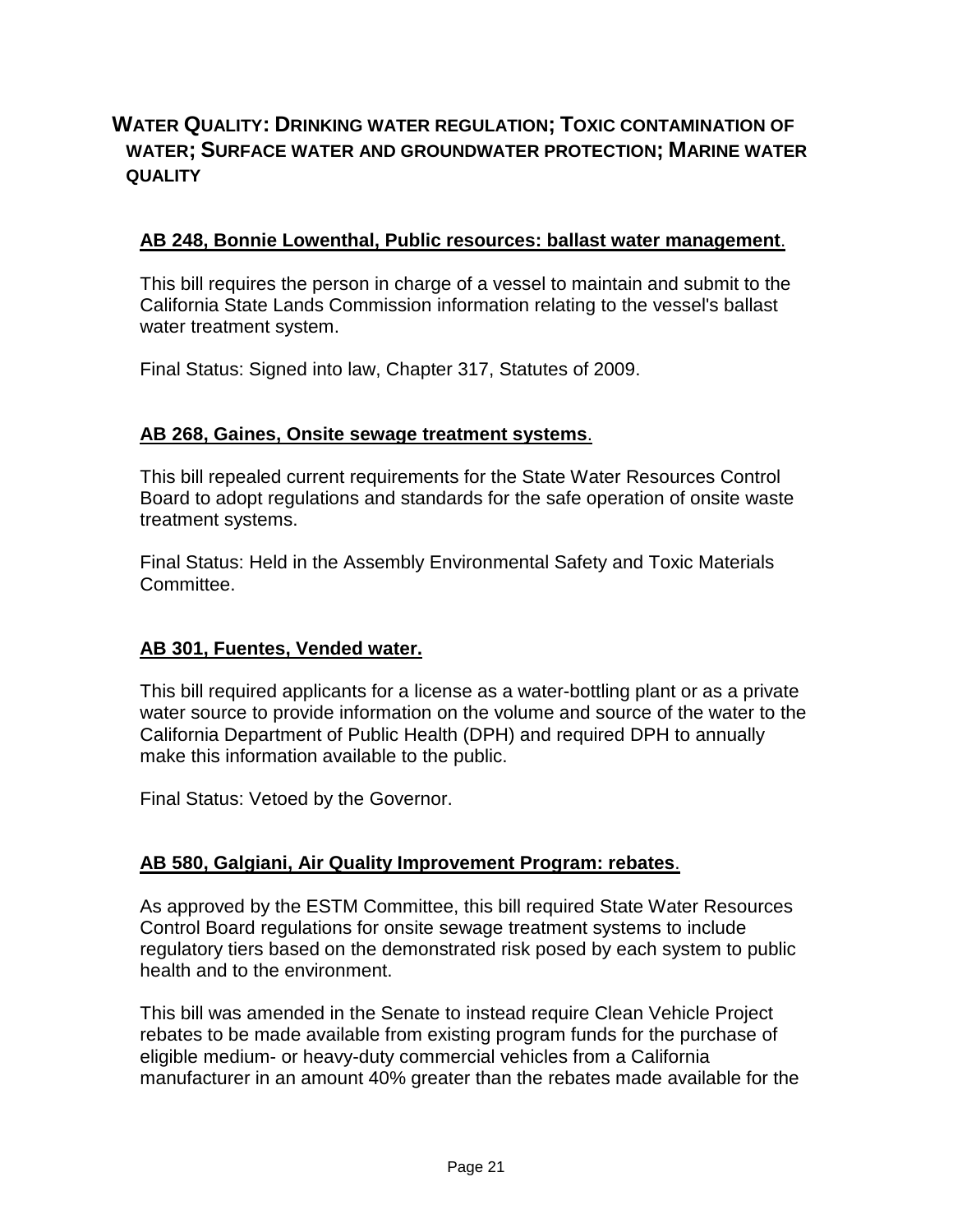purchase of eligible medium- or heavy-duty commercial vehicles not from a California manufacturer.

Final Status: Held in the Senate Environmental Quality Committee.

#### **AB 629, Krekorian, School facilities: water.**

This bill required a school district, by January 1, 2012, to conduct a one-time analysis of the level of lead in water in schools that were constructed before January 1, 1993.

Final Status: Held in the Assembly Appropriations Committee.

#### **AB 737, Chesbro, Solid waste: diversion**.

As approved by the ESTM Committee, this bill required public water systems, when they were otherwise required to notify or report to users about potential public health risks related to the systems' drinking water, to also post those notices and reports on their Internet Web sites.

This bill was amended on the Senate floor to instead establish requirements for commercial recycling; to require the Department of Resources Recovery and Recycling (DRRR) to report to the Legislature, by January 1, 2013, on the current diversion rate and potential strategies to increase the diversion rate to 75 percent; and, to require DRRR to report information on the costs of the strategies identified in the report. As amended, this bill also required certain businesses to arrange for recycling services and required local governments to implement a commercial recycling program.

Final Status: Vetoed by the Governor.

#### **AB 752, Caballero, Safe Drinking Water and Water Supply Reliability Act of 2010.**

As approved by the ESTM Committee, this bill defined a severely disadvantaged community as a community with a median household income of less than 60 percent of the statewide median household income for the purposes of the provisions governing the expenditure of monies in the State Water Pollution Control Revolving Fund Small Community Grant Fund.

This bill was amended in the Senate to instead enact the Safe Drinking Water and Water Supply Reliability Act of 2010, which, had it been approved by the voters, would have authorized the issuance of bonds in the amount of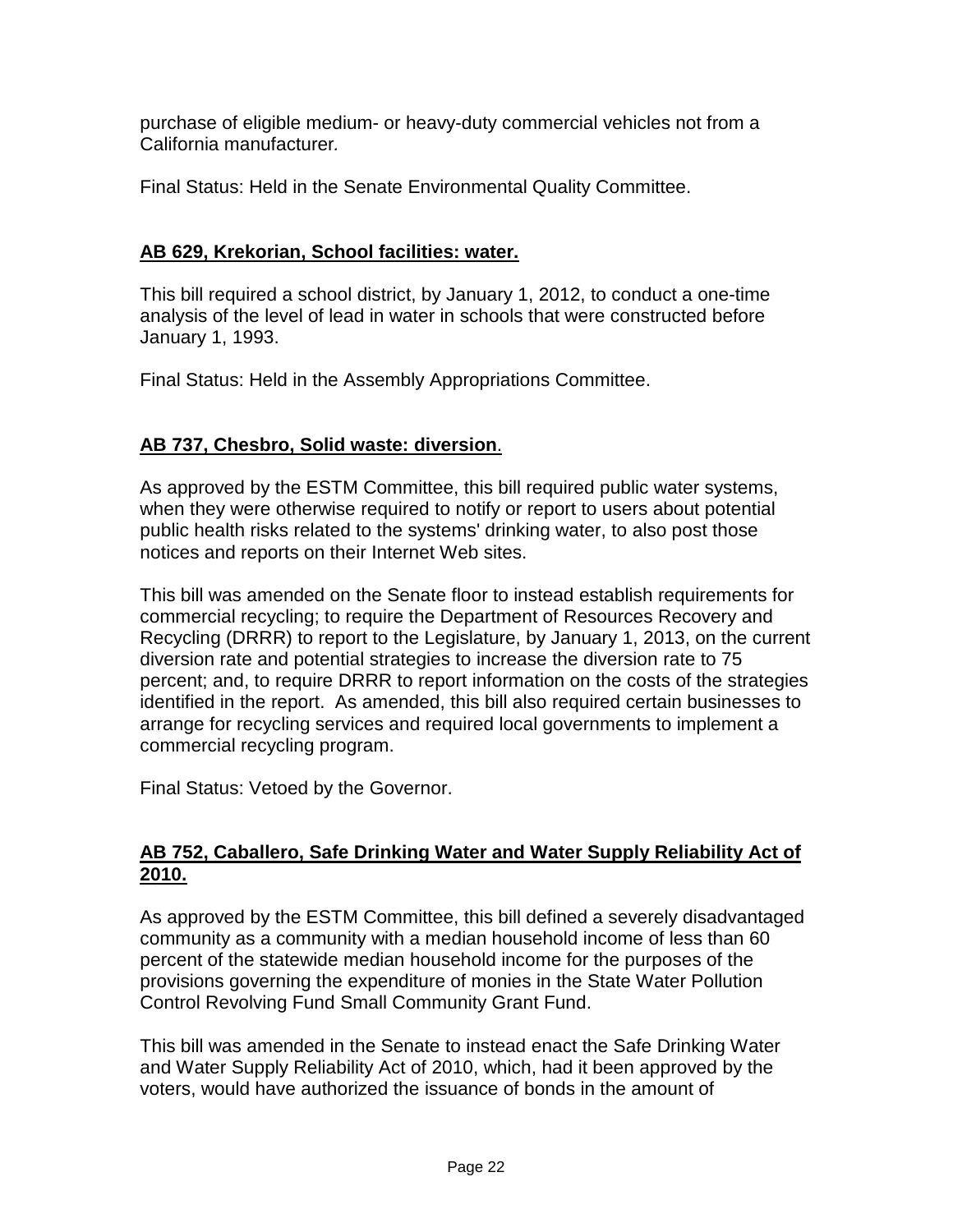\$12,250,000,000 to finance a safe drinking water and water supply reliability program. As amended, this bill provided for the submission of the bond act to the voters at the November 2, 2010, statewide general election.

Final Status: Held in the Senate Natural Resources and Water Committee.

#### **AB 890, John A. Perez, City of Maywood: drinking water.**

This bill requires the public water systems serving the City of Maywood to conduct a study addressing the impacts of manganese on the City of Maywood's water quality; requires the city to conduct a public hearing about the results of the study; and requires the public water systems to respond in writing to public comment received at the hearing. This bill also requires the study and comments to be posted on the public water systems' Internet Web sites.

Final Status: Signed into law, Chapter 259, Statues of 2009.

#### **AB 913, Logue, Mandatory minimum civil penalties.**

This bill set a 12-month time limit for the imposition of the mandatory minimum penalty of \$3,000 for violations of waste discharge requirements.

Final Status: Held in the Assembly Environmental Safety and Toxic Materials Committee.

#### **AB 914, Logue, Mandatory minimum civil penalties: publicly owned treatment works**.

This bill provided that in the case where mandatory minimum penalties for Water Code violations at publicly owned treatment works are imposed by the State Water Resources Control Board or the Regional Water Quality Control Board, those penalty amounts may be applied to the correction of the violations if the boards find an economic hardship based on the impact of the penalties on individual ratepayers.

Final Status: Vetoed by the Governor.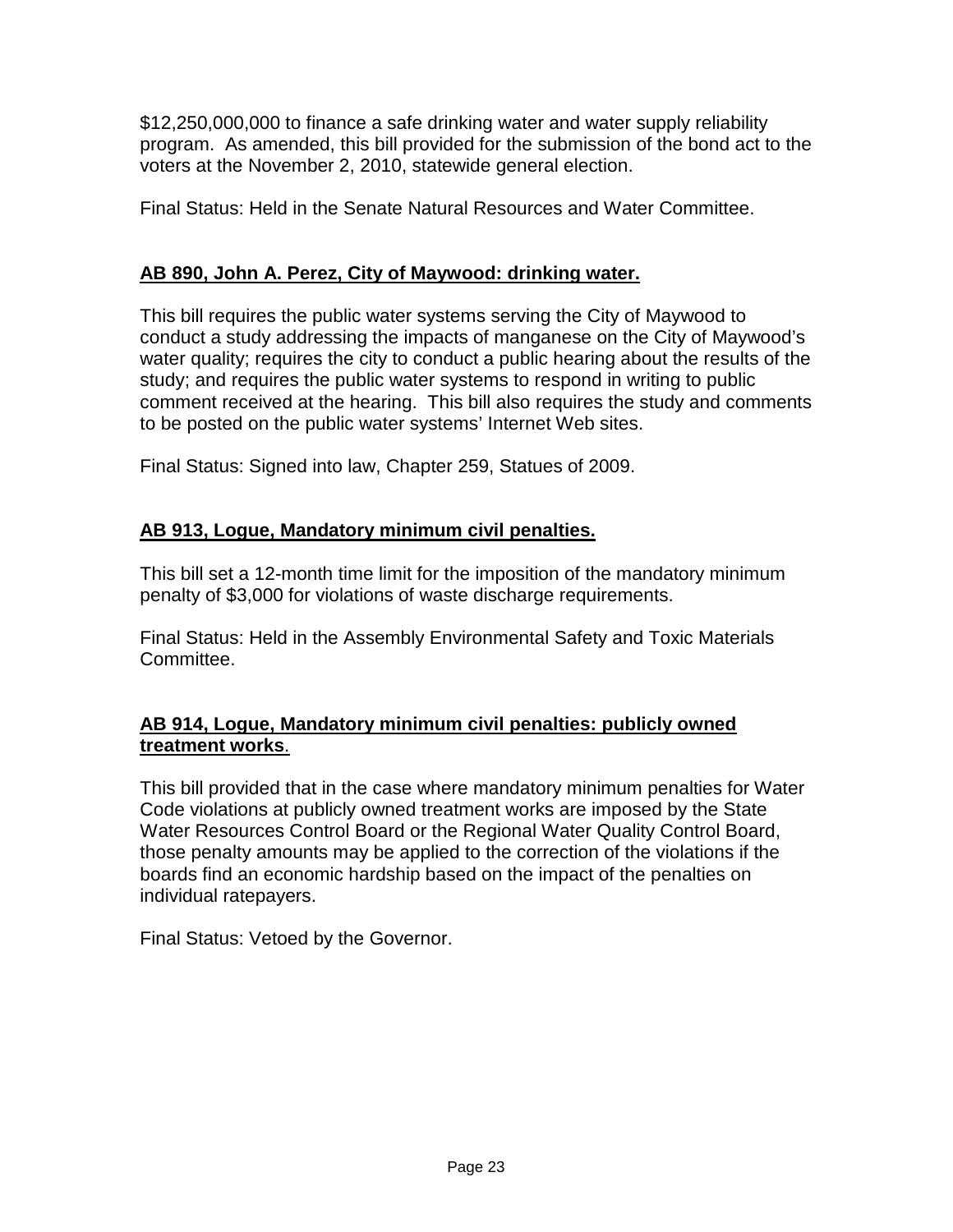#### **AB 916, Logue, Onsite sewage treatment systems: recommended standards**.

This bill required the State Water Resources Control Board to establish recommended standards for onsite waste treatment systems rather than establish enforceable regulations.

Final Status: Held in the Assembly Environmental Safety and Toxic Materials Committee.

#### **AB 1041, Audra Strickland, Drinking water: private wells: county regulation**.

This bill prohibited a city, county, or city and county from regulating a private water system with four or fewer service connections.

Final Status: Held in the Assembly Environmental Safety and Toxic Materials Committee.

#### **AB 1078, Feuer, Los Angeles County Metropolitan Transportation Authority: transactions and use tax**.

As approved by the ESTM Committee, this bill made nonsubstantive corrections to the Health and Safety Code sections relating to AB 1879 (Feuer and Huffman) Chapter 559, Statutes of 2008, and SB 509 (Simitian), Chapter 560, Statutes of 2008.

The bill was amended in the Senate to instead require the Los Angeles County Metropolitan Transportation Authority to notify Los Angeles County members of the Legislature one year in advance of any delay in the availability of Measure R funds or project schedules, rather than require one-year notice for any change.

Final Status: Signed into law, Chapter 568, Statues of 2010.

#### **AB 1079, V. Manuel Perez, Environment: California-Mexico border**.

This bill establishes the New River Improvement Project (NRIP) to study, monitor, remediate, and enhance New River water quality in the County of Imperial; directs the California-Mexico Border Relations Council to develop a strategic plan to guide the implementation of the NRIP; and, establishes the NRIP Account to receive funds for the clean-up of the New River.

Final Status: Signed into law, Chapter 382, Statues of 2009.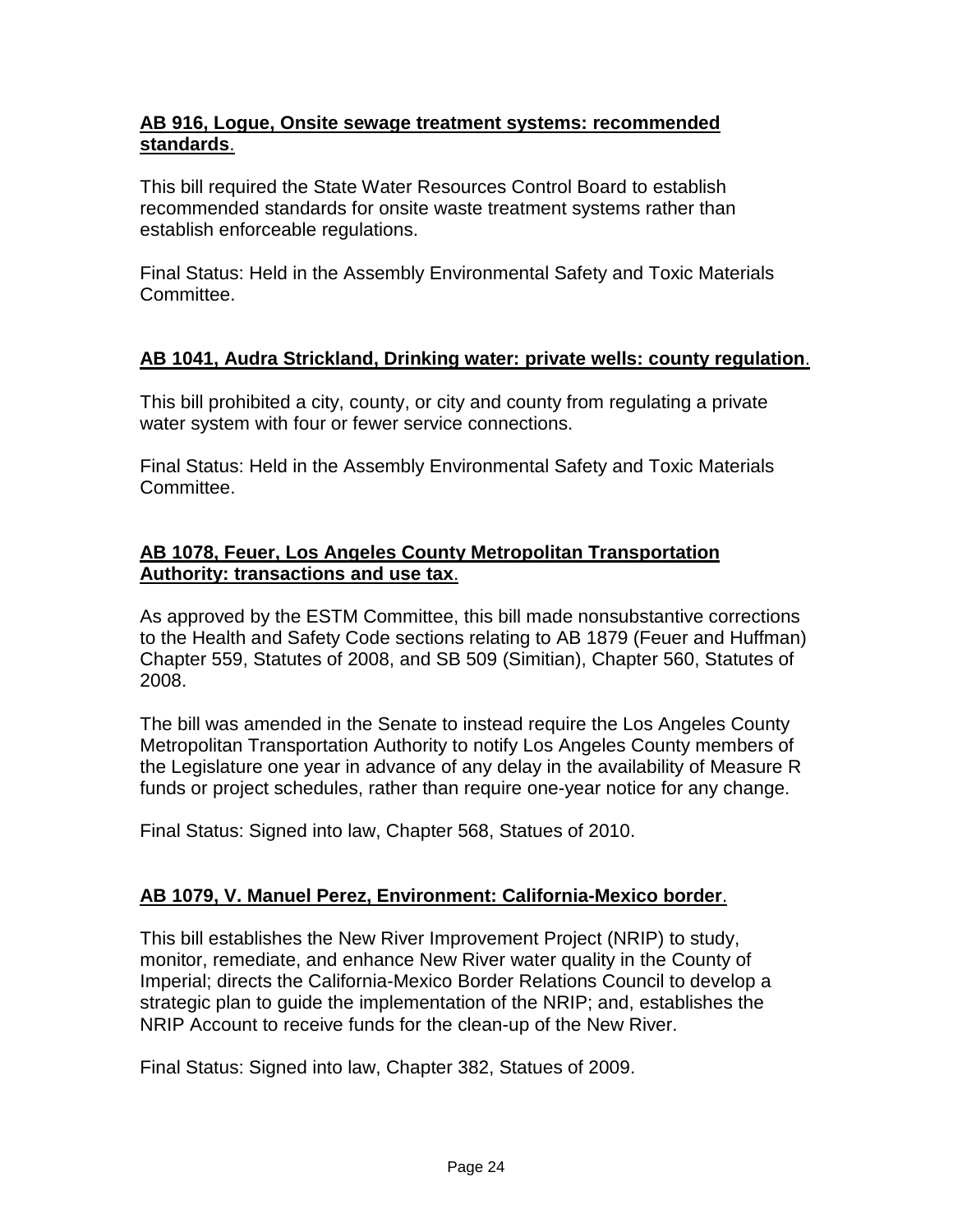#### **AB 1100, Duvall, Potable reuse demonstration water.**

This bill authorized the bottling of potable reuse demonstration water (PRDW) for educational purposes and to promote water recycling, and established bottling, labeling, handling, quality and treatment requirements for bottled PRDW.

Final Status: Held in the Senate Environmental Quality Committee.

#### **AB 1438, Conway, Safe Drinking Water State Revolving Fund**.

This bill revises the requirements of the Safe Drinking Water State Revolving Fund, including eliminating the \$1 million maximum amount of a grant award for single projects and instead setting specific statutory caps for different types of grants.

Final Status: Signed into law, Chapter 531, Statues of 2009.

#### **AB 1540, Committee on Health, Public Health.**

This bill makes various technical changes related to health care service plans, public health, and Medi-Cal, including conforming existing state law to the federal Safe Drinking Water Act.

Final Status: Signed into law, Chapter 298, Statues of 2009.

#### **AB 1728, Gilmore, Mandatory minimum civil penalties: automatic composite sampler**.

The bill allowed publicly owned treatment works to use an automatic composite water sample in lieu of individual grab samples for monitoring discharge water quality.

Final Status: Held in the Assembly Environmental Safety and Toxic Materials Committee.

#### **AB 1978, Harkey, California regional water quality control boards: ex parte communications**.

This bill revised the ex parte communication requirements for the California Regional Water Quality Control Boards.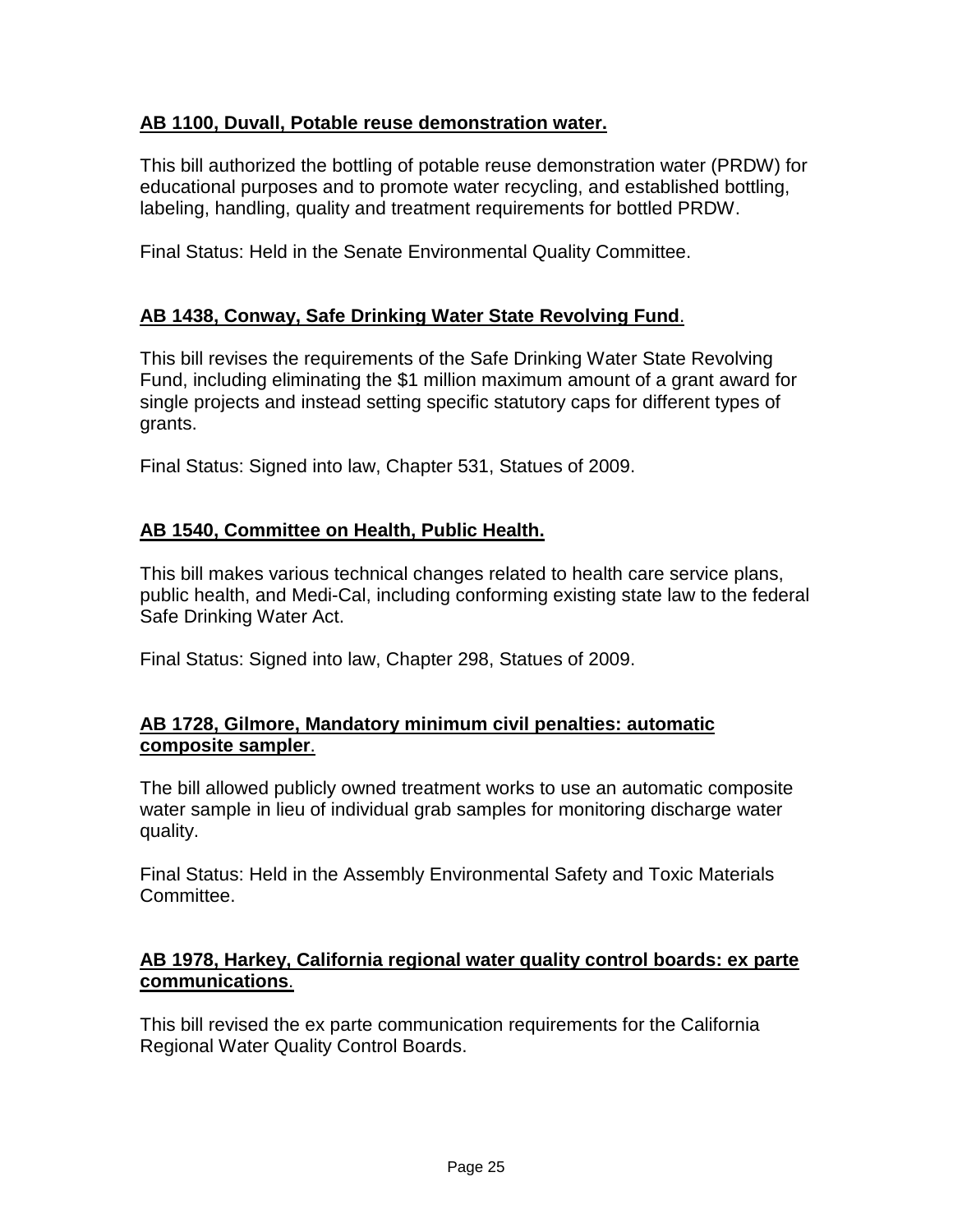Final Status: Held in the Assembly Environmental Safety and Toxic Materials Committee.

#### **AB 2202, V. Manuel Perez, Safe, Clean and Reliable Drinking Water Supply Act of 2012: New River Improvement Project: strategic plan**.

This bill required the Secretary for the Environmental Protection Agency to oversee the expenditure of bond funds appropriated for water quality and public health projects on the New River pursuant to the Safe, Clean, and Reliable Drinking Water Supply Act of 2012 (Act), had it been approved by the voters at the November 6, 2012 statewide general election, and provided that it is the intent of the Legislature that any funds appropriated pursuant to the Act must be consistent with the strategic plan to guide the implementation of the New River Improvement Project.

Final Status: Vetoed by the Governor.

#### **AB 2407, Harkey, California regional water quality control boards: boundaries**.

This bill modified the boundaries of the Santa Ana and San Diego Regional Water Quality Control Boards (RWQCB) to move that portion of the San Diego RWQCB area that is in Orange County into the Santa Ana RWQCB jurisdiction.

Final Status: Held in the Assembly Environmental Safety and Toxic Materials Committee.

#### **AB 2507, Audra Strickland, Hauled drinking water.**

This bill allowed property owners, after applying to the county and having the county make specified findings, to use hauled water when no other water source is available for a single-family dwelling; required the applicant for the use of hauled water to meet various requirements; and exempted properties approved to use hauled water from the California Environmental Quality Act.

Final Status: Held in the Assembly Rules Committee.

#### **AB 2515, V. Manuel Perez, Public water systems: point-of-use treatment.**

This bill provides an expedited process for the Department of Public Health (DPH) to establish criteria for the use of point-of-use (POU) water treatment devices and authorizes DPH to award grants for point-of-entry and POU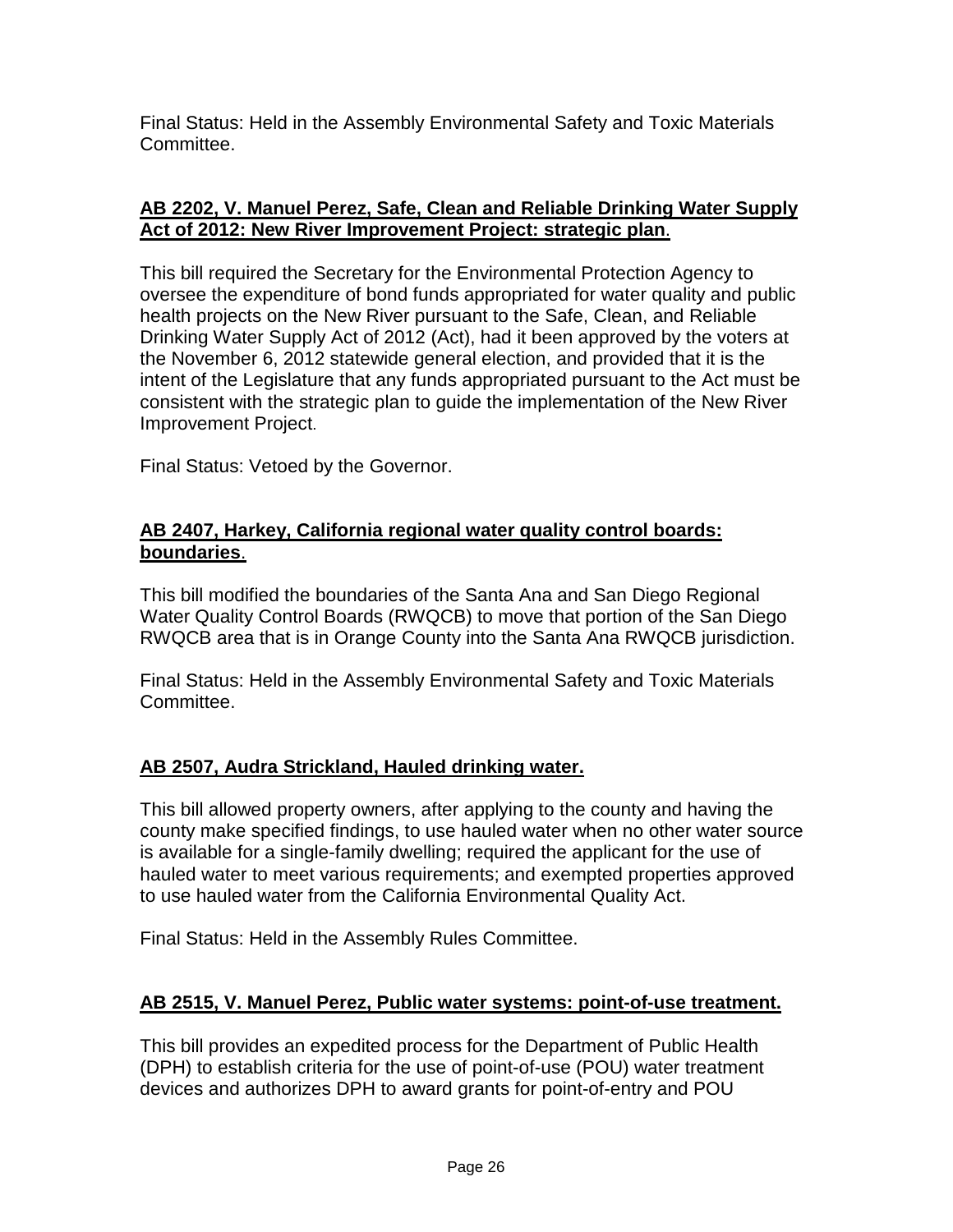treatment systems, provided that the water system serves a severely disadvantaged community and that the grant meets other existing requirements.

Final Status: Signed into law, Chapter 601, Statues of 2010.

#### **AB 2669, V. Manuel Perez, Public water systems.**

As approved by the ESTM Committee, this bill appropriated \$2,000,000 of Safe Drinking Water, Water Quality and Supply, Flood Control, River and Coastal Protection Bond Act of 2006 (Proposition 84) bond funds to the Department of Water Resources for allocation to Riverside County for an integrated water quality and wastewater treatment program plan to address drinking water and wastewater needs of disadvantaged communities in the unincorporated areas of Riverside County.

This bill was amended in the Senate to instead add "environmental documentation" to the costs of a single project that the Department of Public Health is required to determine by an assessment of affordability under the California Safe Drinking Water Act. This bill also specified language requirements for public water system notices.

Final Status: Held on the Senate Floor.

#### **AJR 24, Bonnie Lowenthal, Marine pollution: air pollution.**

This resolution requests that the International Maritime Organization adopt the North American Emission Control Area, which will require ocean-going vessels to use low-emission fuels off the United States and Canadian coasts.

Final Status: Held in the Senate Environmental Quality Committee.

#### **HR 10, Salas, Drinking Water Week.**

This resolution proclaims May 3 - 9 as Drinking Water Week and makes legislative findings related to water.

Final Status: Adopted.

#### **HR 11, Ruskin, Drinking water treated with chlorine and chloramine.**

This resolution makes legislative findings related to the use of chloramine as a drinking water disinfectant and requests that the Department of Public Health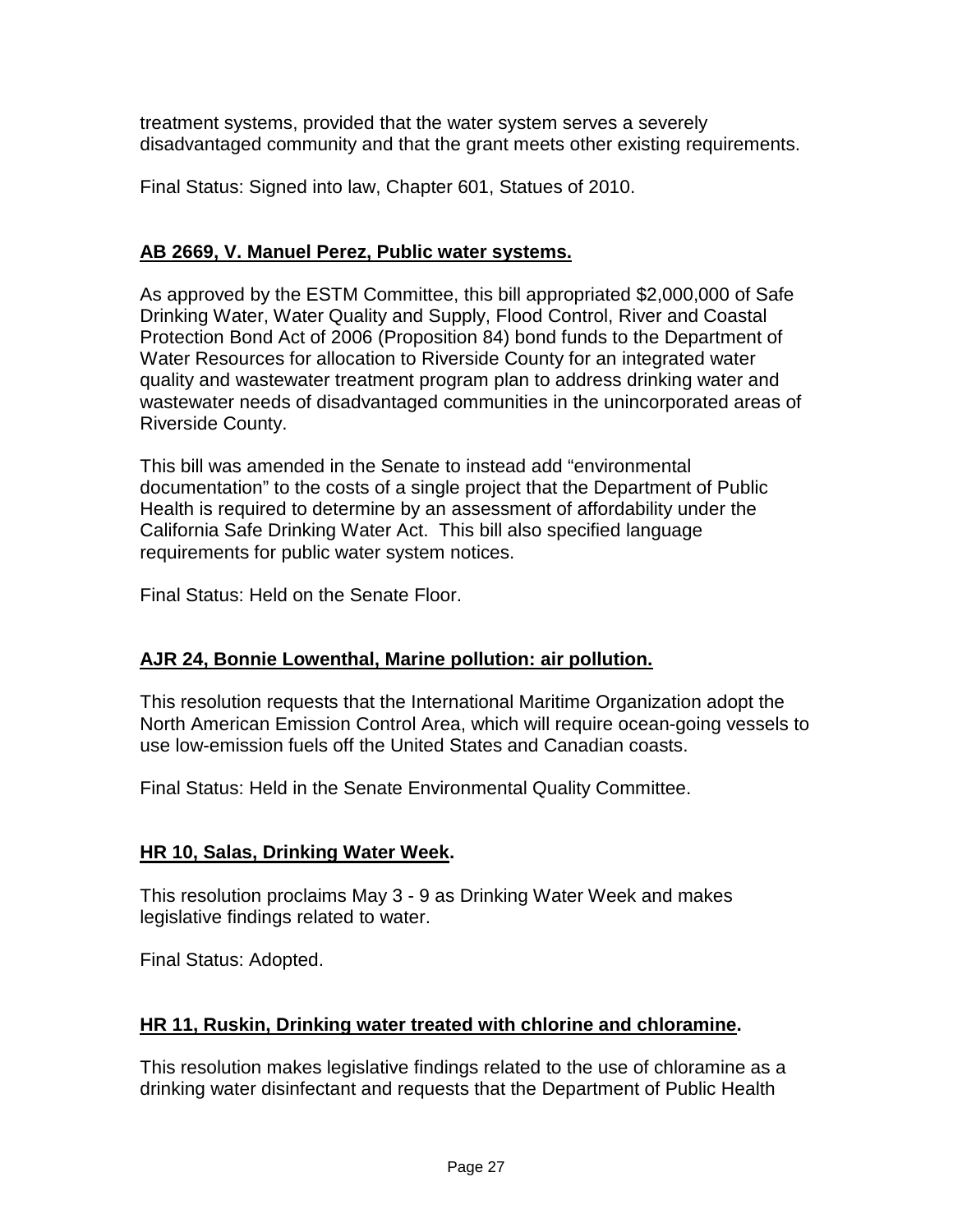study the possible human health impacts of exposure to chloramines in drinking water.

Final Status: Adopted.

#### **SB 310, Ducheny, Water quality: stormwater and other runoff.**

This bill allows local government agencies that have permits for stormwater systems to voluntarily create a watershed improvement plan to improve stormwater management. This bill also allows participating agencies to assess fees on activities that generate stormwater pollution to pay for the implementation of plans approved by the Regional Water Quality Control Board.

Final Status: Signed into law, Chapter 577, Statues of 2009.

#### **SB 518, Lowenthal, Building standards: graywater.**

This bill requires the California Building Standards Commission to adopt nonresidential building standards for graywater systems for indoor and outdoor use.

Final Status: Signed into law, Chapter 622, Statues of 2010.

#### **SB 614, Simitian, Vessels.**

This bill extends, from January 1, 2010, to January 1, 2014, the sunset dates of the California Clean Coast Act and makes technical revisions to that Act.

Final Status: Signed into law, Chapter 194, Statues of 2009.

#### **SB 790, Pavley, Resources: water quality: stormwater resource plans.**

This bill authorizes grants for projects designed to implement or promote lowimpact development that will contribute to the improvement of water quality or reduce stormwater runoff and for projects designed to implement specified stormwater management plans. This bill also authorizes a city, county, or special district to develop, jointly or individually, stormwater management plans that meet certain requirements.

Final Status: Signed into law, Chapter 620, Statues of 2009.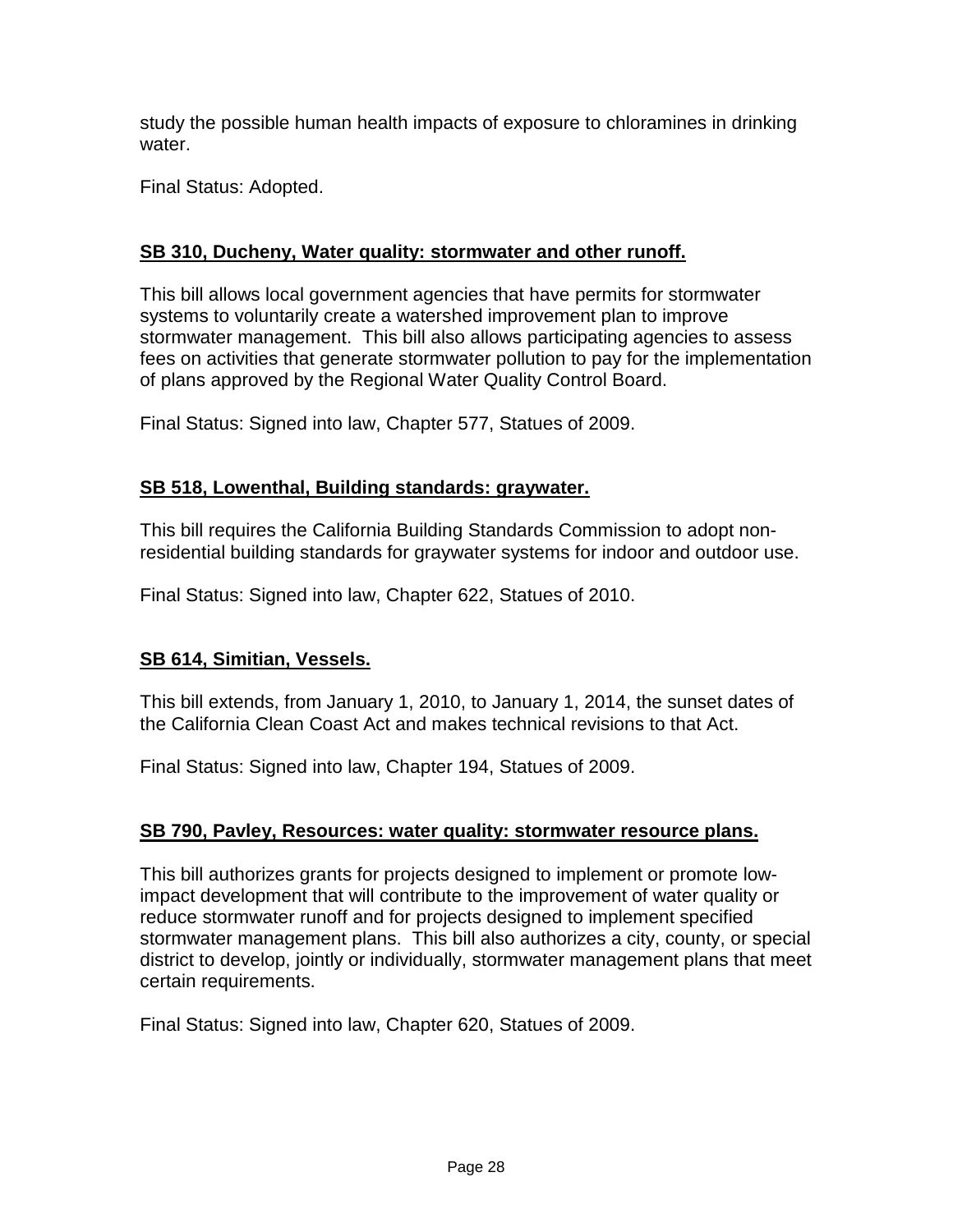#### **SB 918, Pavley, Water recycling.**

This bill requires the California Department of Public Health to establish standards for various types of water recycling, including indirect potable use, surface water augmentation and direct potable reuse.

Final Status: Signed into law, Chapter 700, Statues of 2010.

#### **SB 1107, Kehoe, Water quality: interceptor and trap grease.**

This bill required the State Water Resources Control Board, on or before January 1, 2012, to develop, adopt, and implement regulations that include specified requirements for a manifest system to track the transportation of interceptor and trap grease.

Final Status: Held in the Assembly Agriculture Committee.

#### **SB 1173, Wolk, Recycled water**.

This bill prohibited the use of raw water for non-potable uses when recycled water is available and appropriate.

Final Status: Vetoed by the Governor.

#### **SB 1284, Ducheny, Water quality: mandatory minimum civil penalties.**

This bill exempts certain Water Code violations of waste discharge reporting requirements from existing mandatory minimum penalties. This bill also extends the time limit under which dischargers must comply with a permit requirement from five years to 10 years.

Final Status: Signed into law, Chapter 645, Statues of 2010.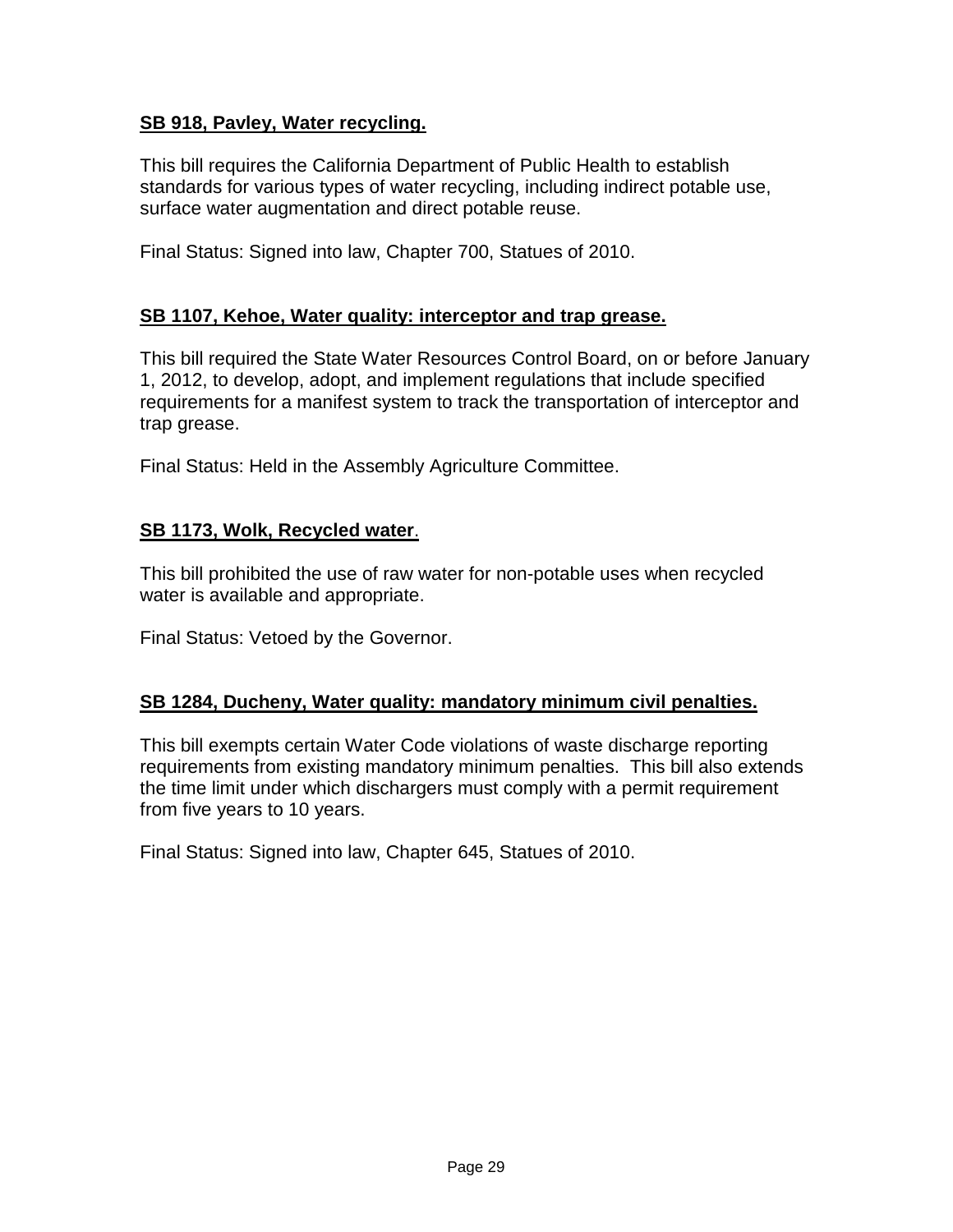## **Appendix: Bill Number to Page Number Index**

| <b>Bill</b>   | <b>Lead Authors</b>                                                   | <b>Subject</b>                                                                                     | Page           |
|---------------|-----------------------------------------------------------------------|----------------------------------------------------------------------------------------------------|----------------|
| <b>AB 21</b>  | Krekorian                                                             | Renewable energy resources.                                                                        | 17             |
| AB 25         | Committee on<br>Environmental<br>Safety and Toxic<br><b>Materials</b> | Hazardous waste transportation: consolidated<br>manifest.                                          | 13             |
| AB 96         | <b>Ruskin</b>                                                         | Gasoline: underground storage tanks.                                                               | 19             |
| AB 147        | Saldana                                                               | Hazardous waste: electronic waste.                                                                 | 13             |
| <b>AB 248</b> | <b>Bonnie Lowenthal</b>                                               | Public resources: ballast water management.                                                        | 21             |
| AB 256        | <b>Bill Berryhill</b>                                                 | Hazardous materials: farms: business plans and<br>inventories.                                     | $\overline{7}$ |
| AB 268        | Gaines                                                                | Onsite sewage treatment systems.                                                                   | 21             |
| AB 301        | <b>Fuentes</b>                                                        | Vended water.                                                                                      | 21             |
| AB 305        | Nava                                                                  | Hazardous materials: statute of limitations: penalties.                                            | $\overline{7}$ |
| AB 536        | Arambula                                                              | Hazardous waste: financial assurances.                                                             | 13             |
| AB 580        | Galgiani                                                              | Air Quality Improvement Program: rebates.                                                          | 21             |
| AB 629        | Krekorian                                                             | School facilities: water.                                                                          | 22             |
| <b>AB 737</b> | Chesbro                                                               | Solid waste: diversion.                                                                            | 22             |
| <b>AB 738</b> | Committee on<br>Environmental<br>Safety and Toxic<br><b>Materials</b> | Hazardous materials: brownfield cleanup: loan or<br>grant program.                                 | 19             |
| AB 752        | Caballero                                                             | Safe Drinking Water and Water Supply Reliability Act<br>of 2010.                                   | 22             |
| AB 890        | John A. Perez                                                         | City of Maywood: drinking water.                                                                   | 23             |
| AB 903        | Chesbro                                                               | Solid waste: compostable plastic bags.                                                             | 13             |
| AB 913        | Logue                                                                 | Mandatory minimum civil penalties.                                                                 | 23             |
| AB 914        | Logue                                                                 | Mandatory minimum civil penalties: publicly owned<br>treatment works.                              | 23             |
| AB 916        | Logue                                                                 | Onsite sewage treatment systems: recommended<br>standards.                                         | 24             |
| AB 1041       | Audra Strickland                                                      | Drinking water: private wells: county regulation.                                                  | 24             |
| AB 1078       | Feuer                                                                 | Los Angeles County Metropolitan Transportation<br>Authority: transactions and use tax.             | 24             |
| AB 1079       | V. Manuel Perez                                                       | Environment: California-Mexico border.                                                             | 24             |
| AB 1100       | Duvall                                                                | Potable reuse demonstration water.                                                                 | 25             |
| AB 1107       | <b>Blakeslee</b>                                                      | Environmental protection: California Environmental<br>Protection Agency: rules: economic analysis. | $\overline{7}$ |
| AB 1131       | Feuer                                                                 | Green chemistry and accidental releases.                                                           | $\overline{7}$ |
| AB 1147       | Arambula                                                              | Medical waste: treatment, containment, and storage.                                                | 14             |
| AB 1173       | Huffman                                                               | Hazardous materials: fluorescent lamps: recycling.                                                 | 8              |
| AB 1188       | Ruskin                                                                | Hazardous materials: underground storage tanks.                                                    | 19             |
| AB 1280       | Villines                                                              | Child abuse sentencing: child becoming comatose or<br>suffering paralysis.                         | 14             |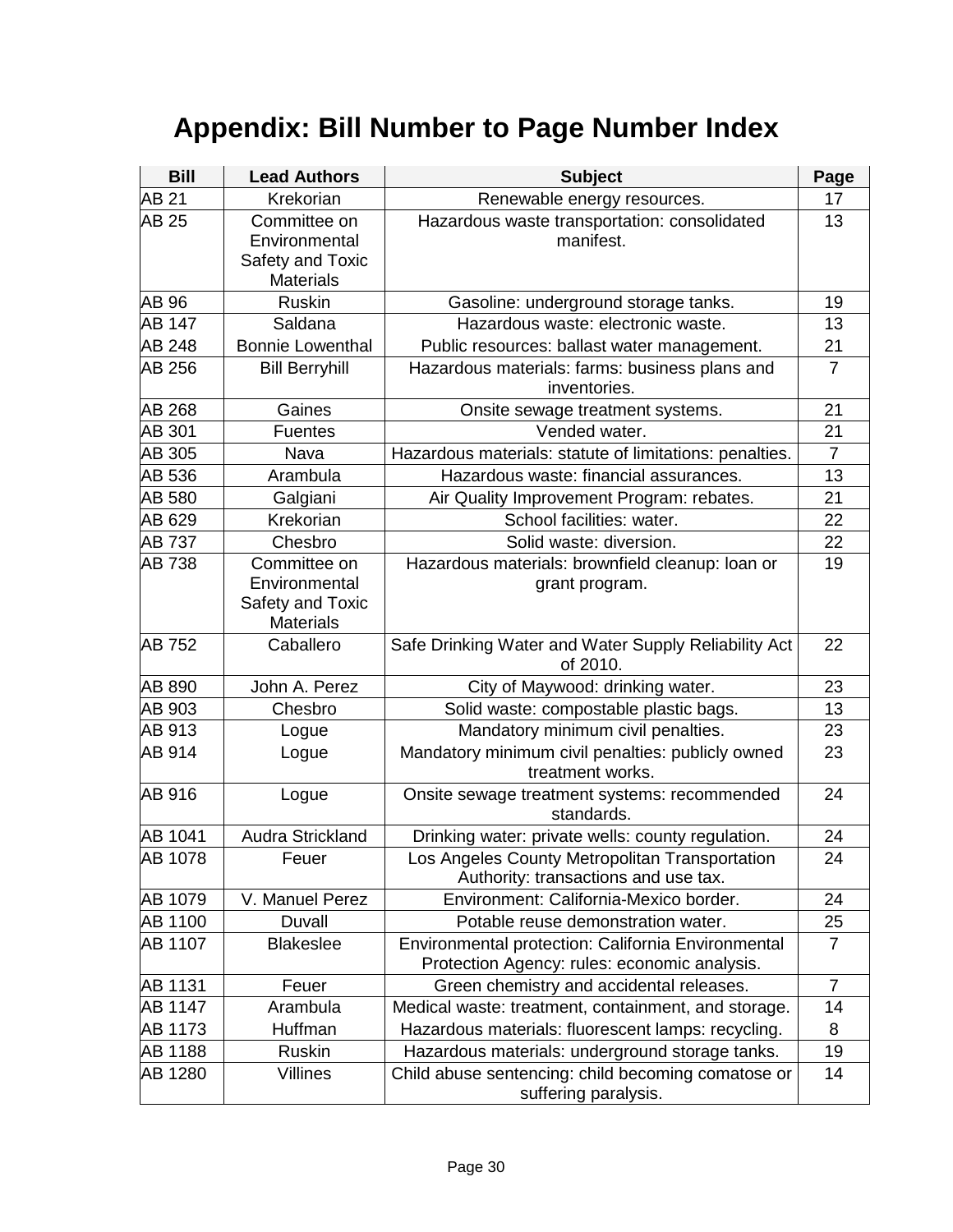| <b>Bill</b>    | <b>Lead Authors</b>     | <b>Subject</b>                                                                                                           | Page |
|----------------|-------------------------|--------------------------------------------------------------------------------------------------------------------------|------|
| AB 1329        | Brownley, Chesbro       | Waste management.                                                                                                        | 14   |
| AB 1438        | Conway                  | Safe Drinking Water State Revolving Fund.                                                                                | 25   |
| AB 1467        | <b>Bass</b>             | Natural resources: oil and gas operations: monitoring<br>program.                                                        | 8    |
| AB 1489        | Smyth                   | Hazardous materials: methamphetamine laboratories.                                                                       | 19   |
| <b>AB 1507</b> | Lieu                    | Motor vehicle greenhouse gas emission reduction<br>projects.                                                             | 8    |
| AB 1540        | Committee on<br>Health  | Public Health: Drinking Water                                                                                            | 25   |
| AB 1674        | Saldana                 | Hazardous substances: storage tanks.                                                                                     | 20   |
| AB 1721        | Swanson                 | Pesticides: safe school zones.                                                                                           | 17   |
| <b>AB 1728</b> | Gilmore                 | Mandatory minimum civil penalties: automatic<br>composite sampler.                                                       | 25   |
| <b>AB 1824</b> | Monning                 | Toxic chemicals: sewage systems.                                                                                         | 9    |
| AB 1930        | De La Torre             | Hazardous waste: glass beads.                                                                                            | 9    |
| AB 1963        | Nava                    | Pesticide poisoning.                                                                                                     | 17   |
| AB 1978        | Harkey                  | California regional water quality control boards: ex<br>parte communications.                                            | 25   |
| AB 2122        | Mendoza                 | Pesticides: regulations: continuing education.                                                                           | 17   |
| AB 2139        | Chesbro                 | Solid waste: product stewardship.                                                                                        | 9    |
| AB 2176        | <b>Blumenfield</b>      | Hazardous waste: lighting products.                                                                                      | 10   |
| AB 2202        | V. Manuel Perez         | Safe, Clean, and Reliable Drinking Water Supply Act<br>of 2012: New River Improvement Project: strategic<br>plan.        | 26   |
| AB 2224        | <b>Ruskin</b>           | Hazardous substances: underground storage tanks.                                                                         | 20   |
| AB 2379        | Feuer                   | Environmental protection: hazardous waste source<br>reduction.                                                           | 10   |
| AB 2388        | <b>Miller</b>           | Hazardous waste: identification number.                                                                                  | 15   |
| AB 2407        | Harkey                  | California regional water quality control boards:<br>boundaries.                                                         | 26   |
| AB 2507        | Audra Strickland        | Drinking water.                                                                                                          | 26   |
| AB 2515        | V. Manuel Perez         | Public water systems: point-of-use treatment.                                                                            | 26   |
| AB 2562        | <b>Fuentes</b>          | Hazardous material: landfill gas.                                                                                        | 10   |
| AB 2583        | Hall                    | Water treatment: hazardous materials.                                                                                    | 10   |
| AB 2595        | Huffman                 | Irrigated agriculture: pesticide use: operator<br>identification number: water quality: waste discharge<br>requirements. | 18   |
| AB 2611        | Ma                      | Recycling: electronic waste.                                                                                             | 15   |
| AB 2669        | V. Manuel Perez         | Public water systems.                                                                                                    | 27   |
| <b>AJR 24</b>  | <b>Bonnie Lowenthal</b> | Marine pollution: air pollution.                                                                                         | 27   |
| <b>HR 10</b>   | Salas                   | <b>Drinking Water Week</b>                                                                                               | 27   |
| <b>HR 11</b>   | Ruskin                  | Drinking Water Chlorine and Chloramine                                                                                   | 27   |
| HR 23          | Monning                 | Pesticides: Inert Ingredients                                                                                            | 18   |
| <b>SB 22</b>   | Simitian                | Hazardous materials: toxic substances.                                                                                   | 10   |
| <b>SB 26</b>   | Simitian                | Hazardous waste: household hazardous waste<br>collection facility: small quantity generators.                            | 15   |